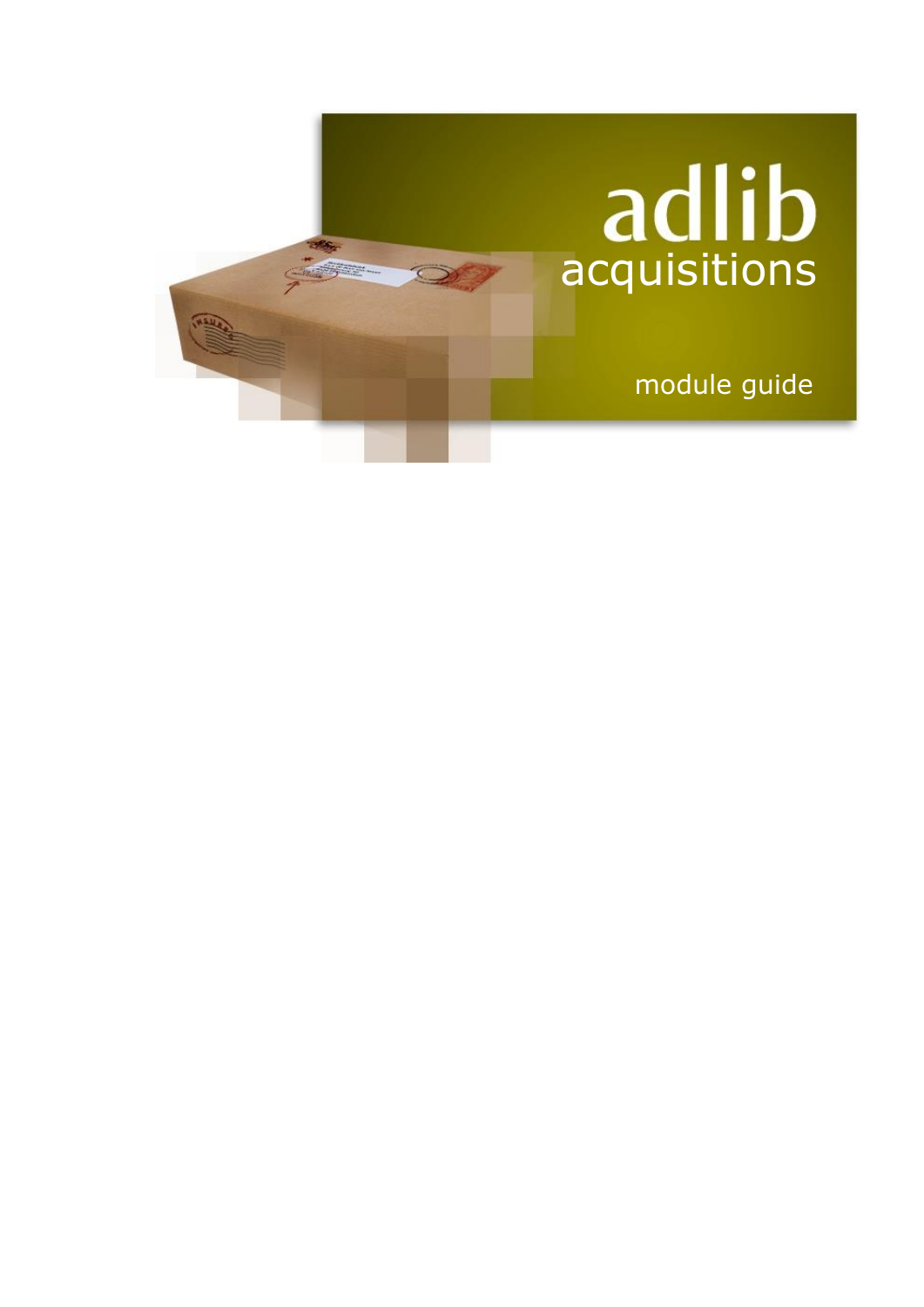### Axiell ALM Netherlands BV

Copyright © 2009-2014 Axiell ALM Netherlands BV® All rights reserved. Adlib<sup>®</sup> is a product of Axiell ALM Netherlands BV<sup>®</sup>

The information in this document is subject to change without notice and should not be construed as a commitment by Axiell ALM Netherlands BV. Axiell assumes no responsibility for any errors that may appear in this document. The software described in this document is furnished under a licence and may be used or copied only in accordance with the terms of such a licence. While making every effort to ensure the accuracy of this document, products are continually being improved.

As a result of continuous improvements, later versions of the products may vary from those described here. Under no circumstances may this document be regarded as a part of any contractual obligation to supply software, or as a definitive product description.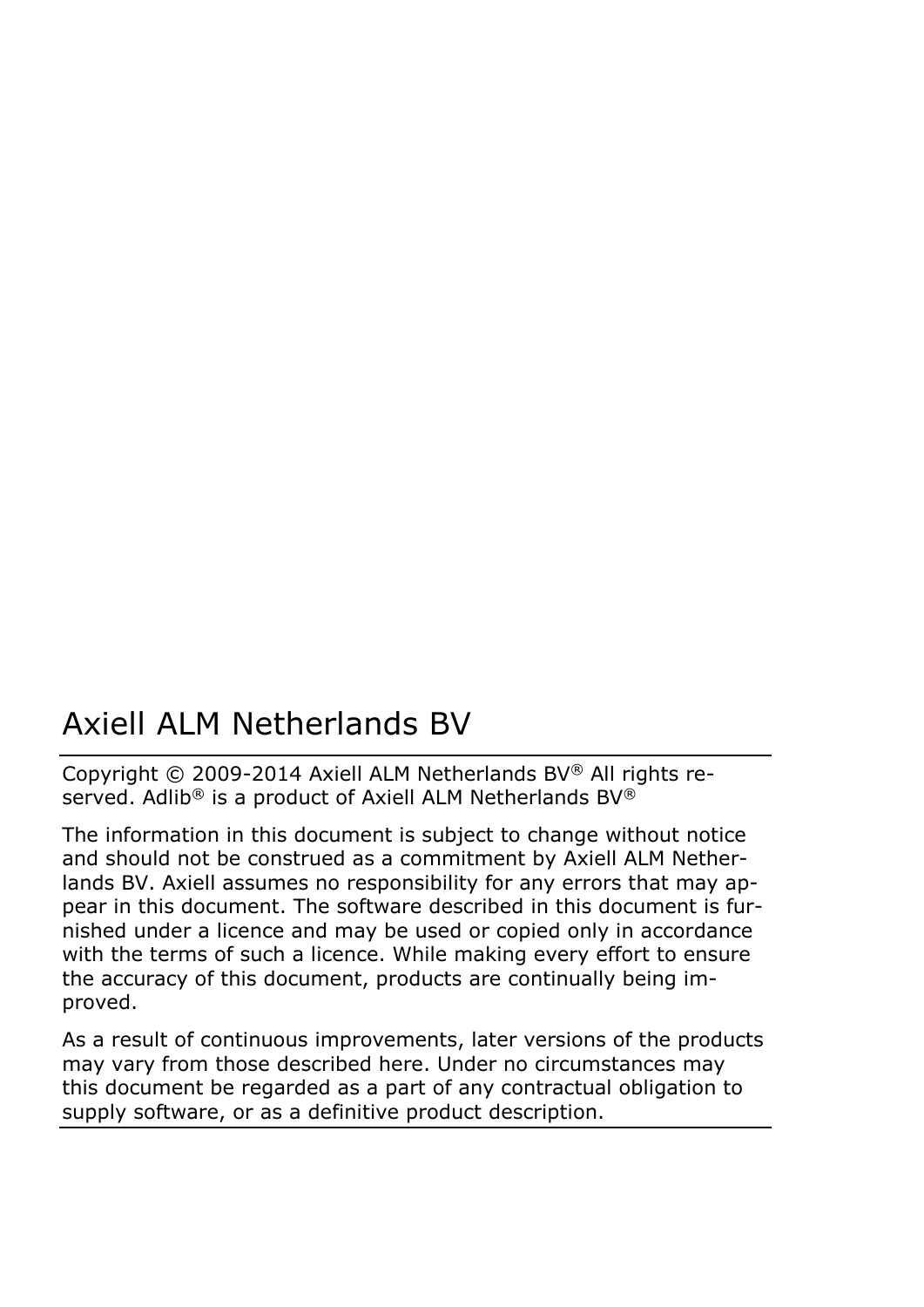### **Contents**

| 1. Introduction                               | 1              |
|-----------------------------------------------|----------------|
| 1.1. What is Adlib?                           | $\mathbf{1}$   |
| 1.2. About this user guide                    | $\overline{2}$ |
| 2. Purpose and integration                    | 5              |
| 2.1. Purpose and functionality of the module  | 5              |
| 2.2. From Acquisitions module 3.5 to 4.2      | 5              |
| 2.3. Relations                                | $\overline{7}$ |
| 3. Filling the secondary files                | 9              |
| 3.1. Persons and institutions (suppliers)     | 9              |
| 3.2. Cost centres                             | 13             |
| 3.3. Payment history                          | 16             |
| 3.4. Currencies                               | 17             |
| 3.5. Letters                                  | 18             |
| 3.6. Requesters                               | 19             |
| 3.7. Languages                                | 22             |
| 4. Processing orders                          | 25             |
| 4.1. General procedure                        | 25             |
| 4.2. Entering order details                   | 26             |
| 4.3. Receipt and payment of an order          | 31             |
| 4.4. Cancelling an order                      | 32             |
| 5. Printing letters                           | 35             |
| 5.1. Batch printing of letters                | 35             |
| 5.2. Printing a letter for a specific order   | 36             |
| 5.3. Word templates, plain text and e-mailing | 36             |
| <b>Index</b>                                  | 39             |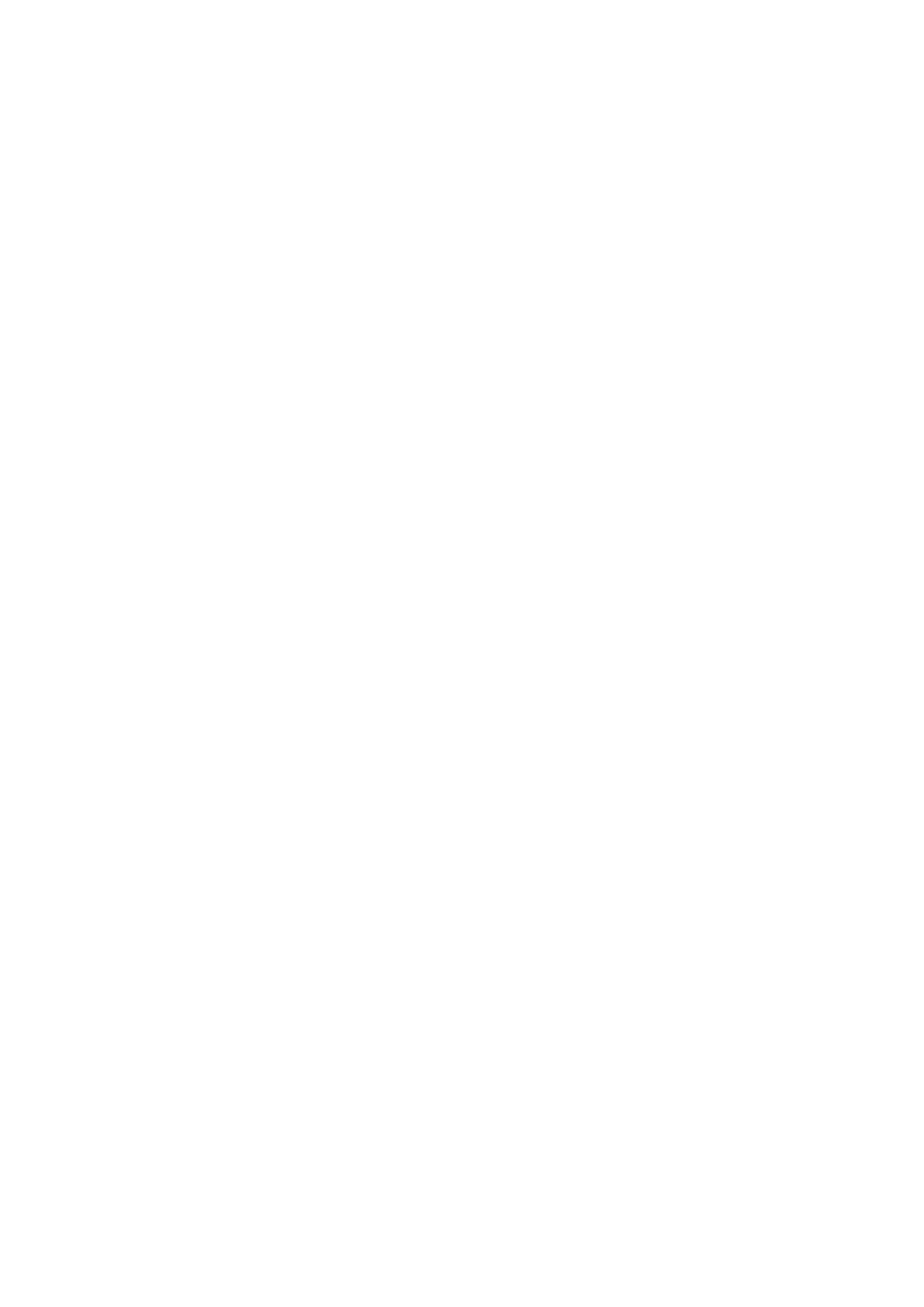### **1. Introduction**

### **1.1. What is Adlib?**

Adlib is not only the name of our company but we also use it to denote our computer programs, with which you are able to manage large quantities of information in a structured manner.

There is a difference between the Adlib software (programs) and the applications. The **software** contains all code that deals with reading and writing in databases, and all accompanying functionality, and is executed in files with the extension .exe and/or .dll (and some peripheral functionality in bin files). This software has been designed especially for the management of data from libraries, museums, archives and similar institutions.

The Adlib **applications** consist of databases and user interfaces (tab sheets with fields, for instance) – really only a collection of data – of which the software creates a usable program.

This structure makes it possible for you to install new software regularly, which contains new functionality, while nothing changes in your application (which you may have customized yourself). That is why your software can be upgraded regularly to a new version number (e.g. 6.5) when you install a new release, whilst your application version always remains the same (e.g. Museum Plus 3.4).

Adlib is structured much like a card tray, with related data (e.g. from a magazine) being stored together. In Adlib however, the equivalents of cards are called records. A collection of records is referred to as a database rather than a card tray, and a subset (partial collection) of a database a dataset. In an application you can fill or edit such a database or dataset.

Data is entered and per subject presented on forms on tab sheets (screens), but is part of one and the same record.

So called indexes are used so that data can be retrieved as quickly as possible; indexes are alphabetical or numerical lists of terms with a link to the record in which such a term occurs. You can search and sort, display, print and/or store the results in different ways.

> Adlib has an exceptionally flexible structure. With the so called Adlib tools, the system can easily be adapted to meet customers' wishes and requirements. For example, customers can themselves choose what data is to be stored, and how the data is to be displayed. You can also choose for which data indexes are to be made, and in what way these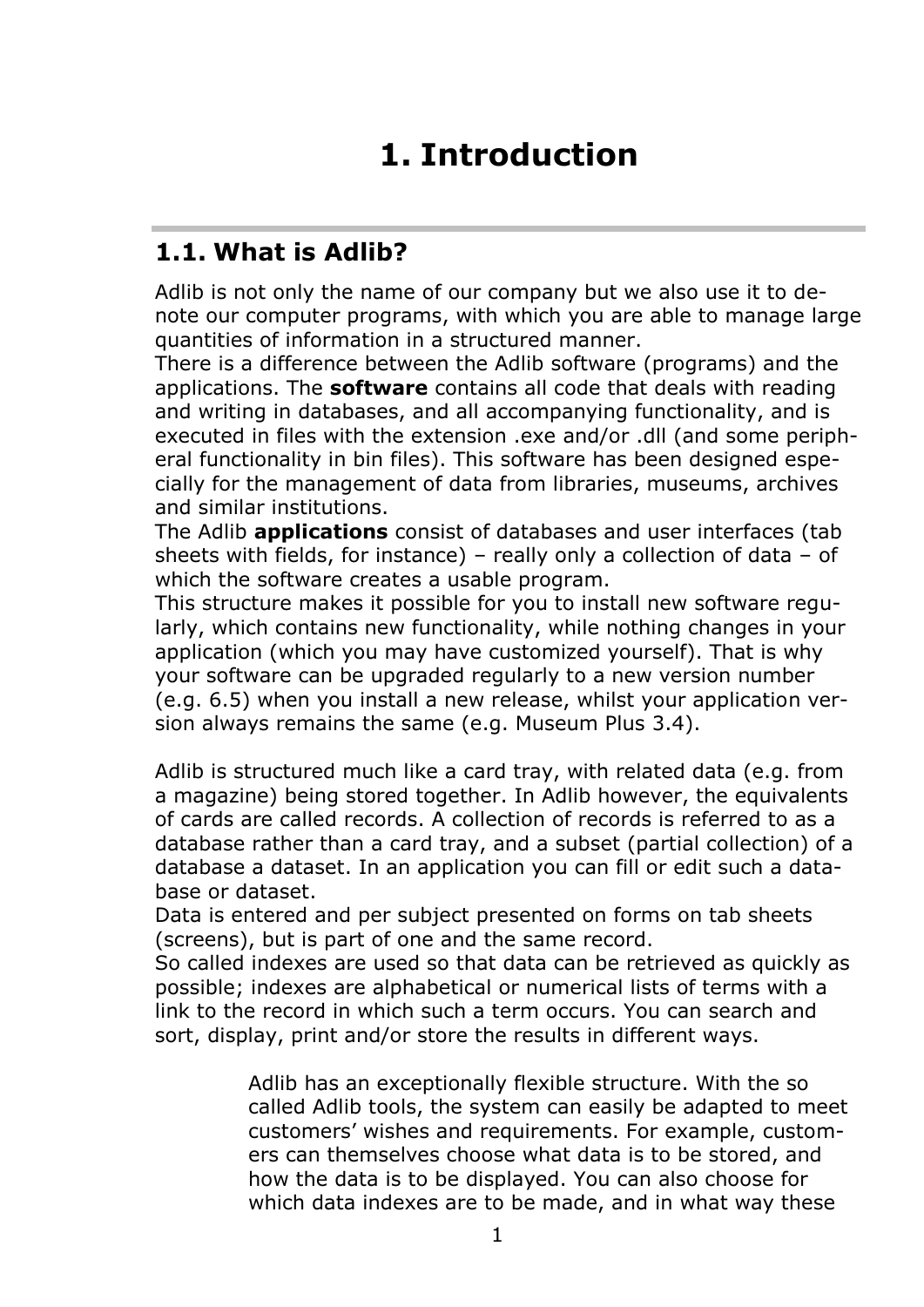indexes are to be made accessible. (There are separate manuals for the tools available.)

When you buy Adlib software, you'll also get one or more applications, depending on your licence. An application is sometimes subdivided into various modules, each of which represents a separate aspect of the activities in your library. Adlib Library is released as a standardized application. Each application minimally contains a module to describe materials from the catalogue and search for those descriptions. Extra modules may have been added, for instance for extensive serials management, and a module that visitors to the library can use to search the catalogue, and/or a module to register acquisitions. These and similar modules are extra, and have to be purchased separately from the catalogue module.

### **1.2. About this user guide**

In this manual we assume you are familiar with the Adlib software. If you are not, we advise you to read the general Adlib User Guide for information about the functionality of the Adlib software, such as searching, using menus, entering data, and editing and printing. The module guide before you describes some specific aspects of the Acquistions module for Adlib Library, that need further explanation. See the contextual help in the application itself (**F1**), for a description of the fields; a number of fields though, will also be discussed in this guide.

Although the Acquisitions module can be used as a stand-alone application too, in this manual we assume that you use the module as a component of the integrated Library application.

This manual was written for application version 4.2 or higher. However, since small variations may exist in and between application versions, it is possible that for example the fields and/or screen tabs discussed here are not present in your application, or that fields are located on a different tab. For application version 3.5 or older we refer you to the *Acquisitions module guide 3.5*.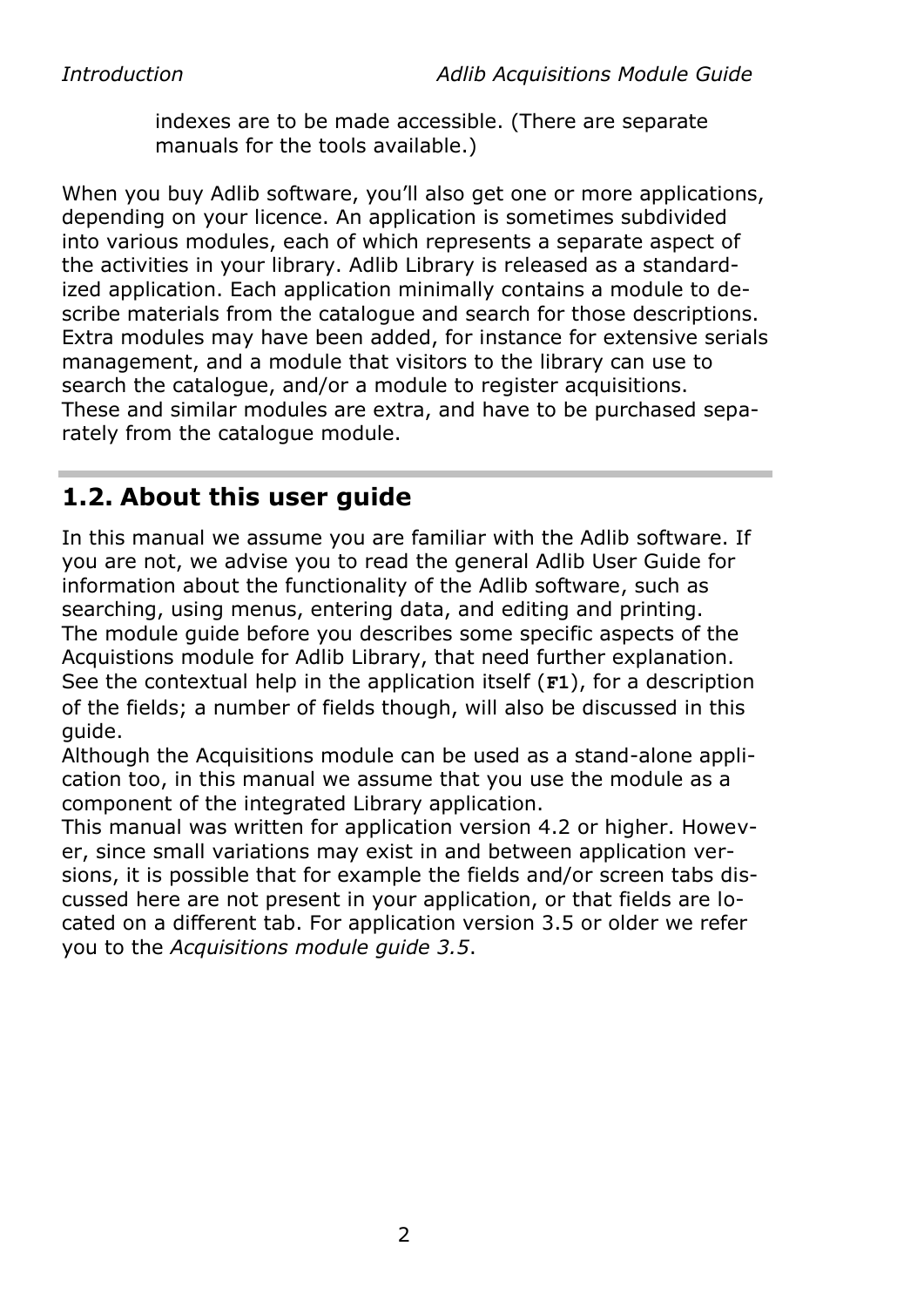To distinguish between descriptive text and text that you see on screen, different typefaces have been used.

- Text that is displayed on screen and used in menu titles and on buttons is in italic type, e.g.: *Full catalogue Combine Next*
- Text that you type in yourself is printed in monospace type, like that produced with a typewriter, e.g.: You typed this yourself...
- Keys on your keyboard are indicated with a wide, bold font, corresponding with what is printed on the keyboard, e.g.: **Enter Page Down F1** (Help) Sometimes, you have to press two keys 'simultaneously'. This is indicated by a hyphen between the two key names. In this case, you should press the first key and then the second key, keeping the first key pressed down, e.g.: **Ctrl-C**

Remarks and warnings are printed in a frame like this, or just as an indented paragraph.

The way screen shots in this manual are displayed might differ from the display on your own monitor, depending on your Windows version and monitor screen resolution.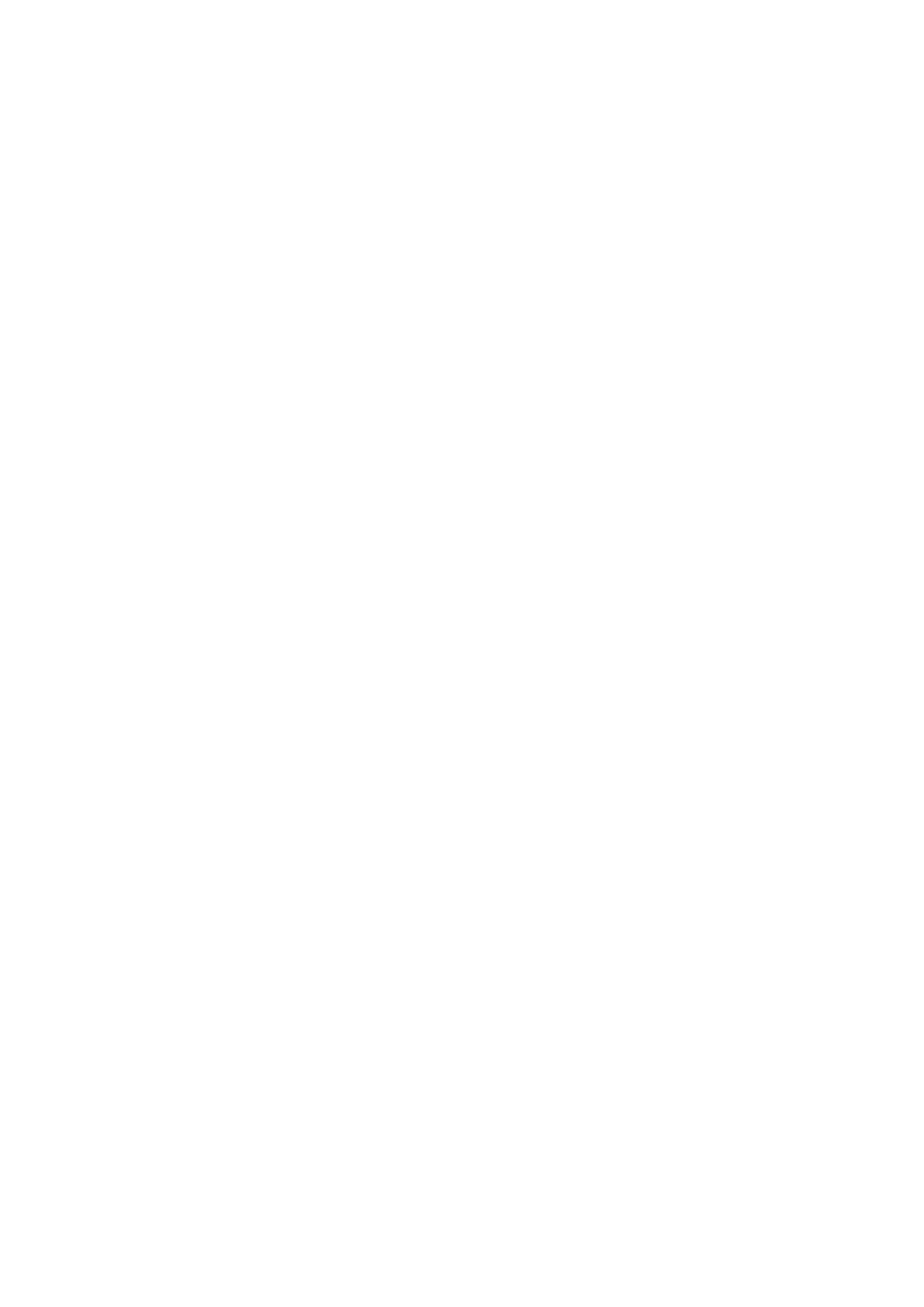## **2. Purpose and integration**

### **2.1. Purpose and functionality of the module**

With the Acquisitions module you can expand your Library application to register and manage orders of catalogue items. It concerns orders for books, serials or audio-visual materials.

The Acquistions module allows you to easily manage the entire ordering process:

- creation and printing of orders;
- allocation of item costs to cost centre fund accounts;
- checking-in of received items;
- chasing of late deliveries;
- cancellation of orders and printing of cancellation letters;
- recording of payments;
- management of cost centre fund accounts.

And of course, in this module you can use all functionality that is available to you in every Adlib application, for instance for advanced searching via the search language, or for printing with the *Print wizard*.

### **2.2. From Acquisitions module 3.5 to 4.2**

With the transfer to version 4.2, Adlib Acquisitions 3.5 has received a significant upgrade, of which the most important aspects are the following:

• From now on, every item to be ordered will get its own record in the new ORDITEMS database. Your order record (in the ORDERS database), which may contain multiple items as you would expect, can usually still be entered in the same way as was previously the case (see the paragraph beneath this list for more information). When you save the order record, Adlib will automatically create a linked record in ORDITEMS. An ORDITEMS record is linked to ORDERS via the read-only field *Item ID* (previously called *Order line*); everything that you enter into an order line in the order record, will be written to the relevant item record, and vice versa – via zooming in on the linked field, you can view the item record.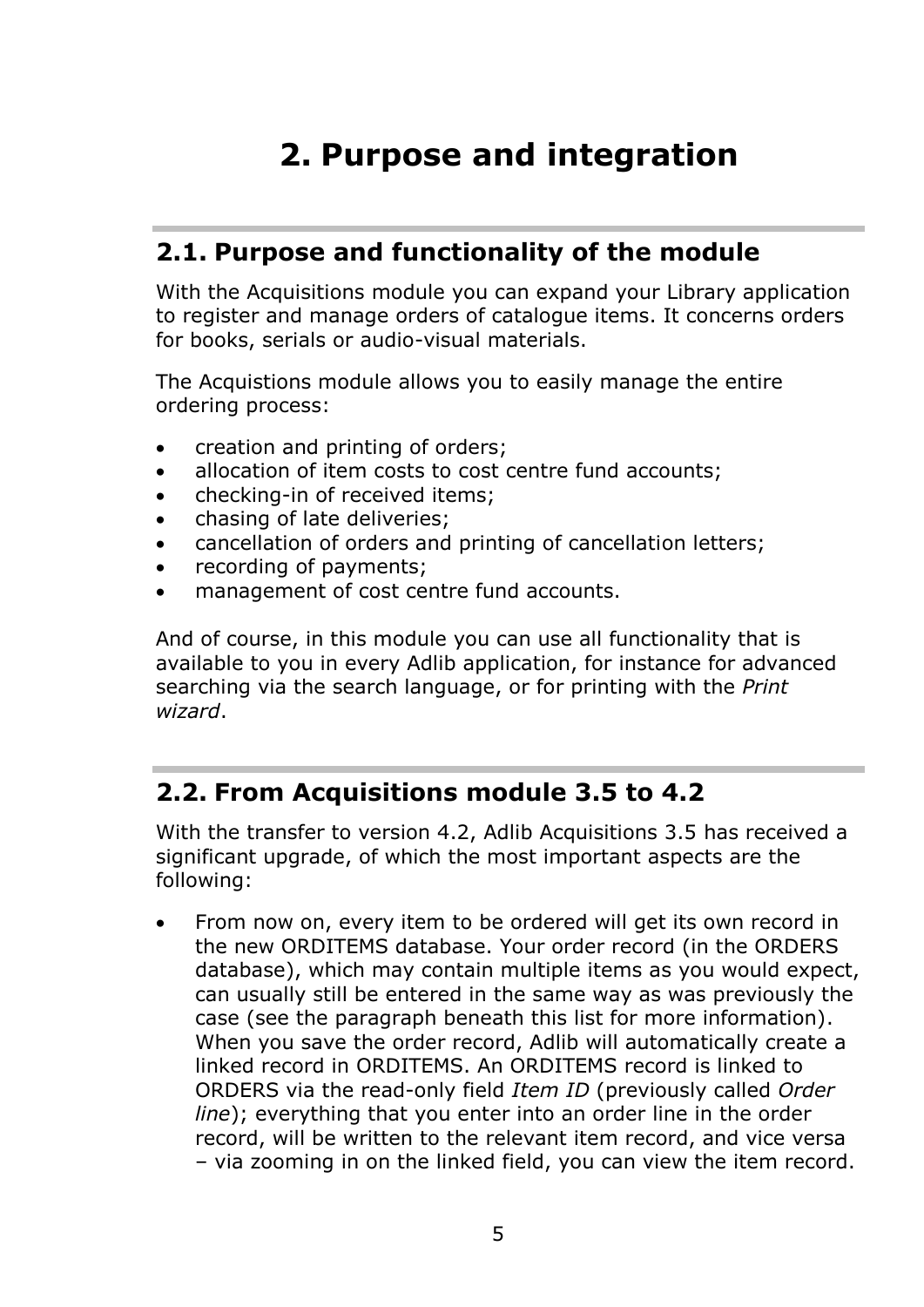*Purpose and integration Adlib Acquisitions Module Guide*

- Previously, it was not possible to enter more than three cost centre allocations per order line; now that number is unlimited. In order lines in the order record, only one cost centre allocation will still be visible and editable though. You have to open the linked item record in a zoom screen from within the order record, to be able to insert or edit multiple occurrences of the cost centre allocations.
- From version 4.2 of the Acquisition module, letters to suppliers and requesters of orders will be printed to MS Word templates by default, which allows you to proferssionally design your written communication. However, per supplier or requester you may indicate instead that all communication has to take place via email. In this case, letters to be printed won't actually be printed yet sent by e-mail. Moreover, letters to suppliers will automatically be created in the language of the supplier.
- The address and personal details of requesters of orders can be registered more extensively.
- The program code of several adapls has been reviewed thoroughly, especially that of *ordcalc.ada* (the adapl which manages all procedures and calculations during the registering and processing of an order), and many bugs have been fixed.

#### ■ More about orders and order lines

Order records, which may contain multiple order lines, were always stored in their entirety in the ORDERS database. To allow for a variable number of cost centre allocations per ordered item in version 4.2 of the Acquisitions module, a structural change has been implemented: a new ORDITEMS database has been added, which stores each order line (an item to be ordered) in its own record. For you as user, this new database and the structural change will usually be as good as invisible: this is because there's no access to the new database in the database menu in this application (*Step 1* of the *Search wizard*), and the structural change will only manifest itself if you want to enter more than one cost centre allocation for an order line (more about this later).

In the background, Adlib manages everything. To start with, you can still register an order with one or more order lines in the same way as you always did, provided you enter only one cost centre allocation per order line.

When you save the order record, the order lines will automatically be numbered uniquely in the *Item ID* field, and Adlib creates an ORDITEMS record using this number as a unique identifier. All data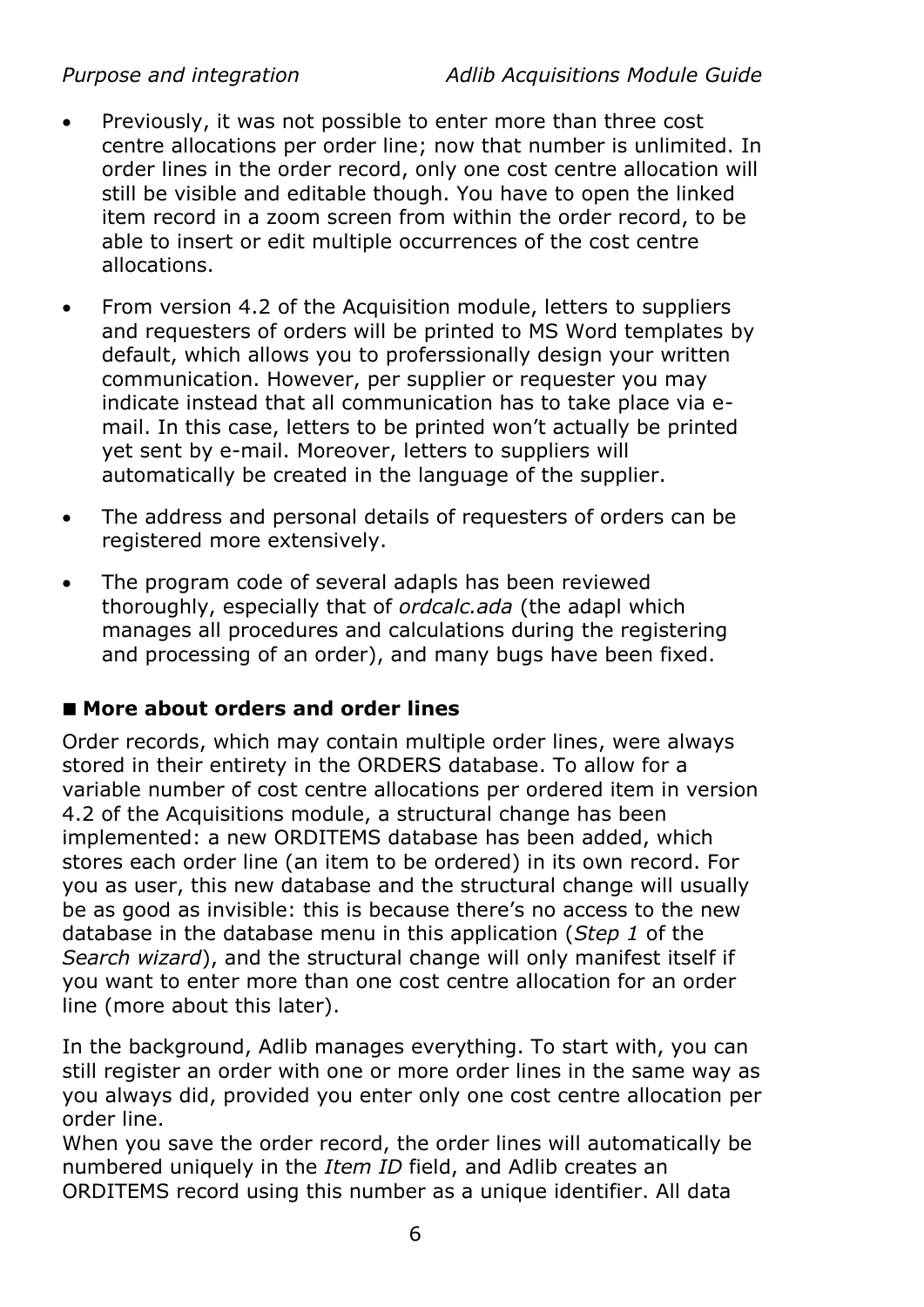entered by you in this order line, will then be written to the new record. This item record will only be linked once: this means that you cannot lookup or link existing item records when you create an order line.

In the order record in display mode, you can open the item record of the order line in a zoom screen. To do this, click the underlined number in the *Item ID* field. Working from within the *Orders* data source\*, in this zoom screen in edit mode you can apply all changes which would also be allowed in the order line in the order record, plus that here multiple cost centre allocations can be inserted (as new field group occurrences) and edited. As soon as you close this zoom screen and save it, all data from this item record is retrieved again and displayed in the order record: however, of the cost centre allocations you will only see the first occurrence.

If you remove an order line from an order record, or remove an entire order record, the relevant linked item records will automatically be deleted as well. Previously used item ids will never be assigned again.

\* A data source in an Adlib application is a reference to a database or dataset. The available data sources in an application are displayed in *Step 1* of the *Search wizard*, where you'll also find some specific print procedures.

### **2.3. Relations**

The Acquisitions module is one of the integrated modular components of the Adlib Library application. Aside from the catalogue management offered by the main application, you may also use modules for serials management, loans and the public access catalogue. These modules and applications are linked on database level. This means for example that your data-entry in Acquisitions is validated against the thesaurus in your application, where necessary, and that existing titles, suppliers and requesters can be retrieved quickly by means of diverse characteristics.

The main databases in this module are the ORDERS file (in your application, this database is represented by the *Orders*, *Orders receipts and payment* and *Cancel orders* data sources) and ORDITEMS (for ordered items). These files are supported by a number of supplementary files containing data on suppliers, cost centres, currencies, standard letters, language-specific texts and requesters. Those secondary files are shared with the other modules through links, so that you only need to enter personal details or other shared data once in the integrated application. These links operate as follows: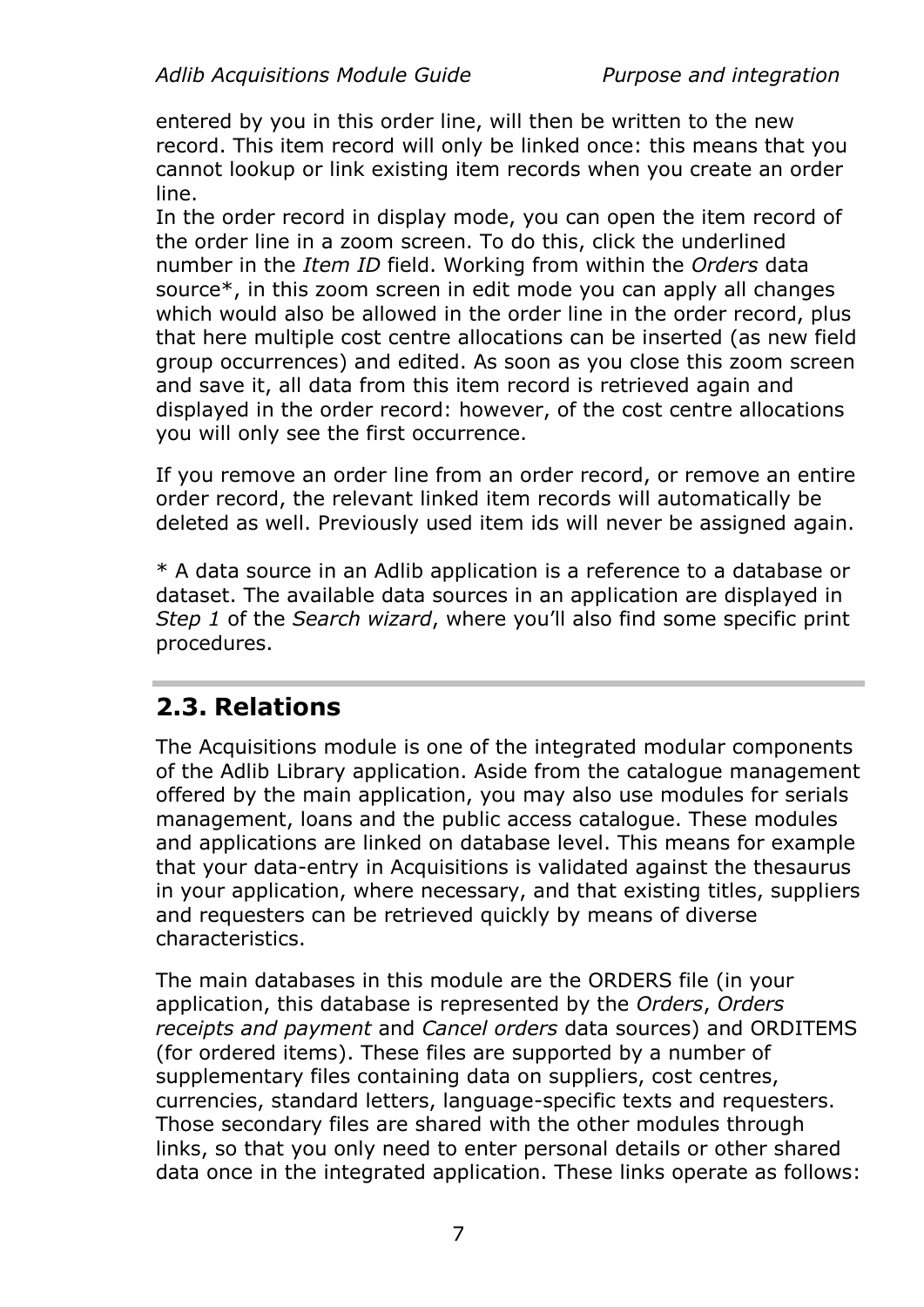• The ORDERS *and* ORDITEMS databases are linked to the catalogue via the *Title* field. This means that for an order, you can search the catalogue for the desired title, through this field; and if that title has not yet been registered there, then you can create a new catalogue record instantly. This way, you can access bibliographic data of registered catalogue titles in all modules: a title needs to be registered only once.

Via the *Order line* field, an ordered item in ORDITEMS is linked to a full order in ORDERS.

- The *Requester* data source represents the same database as the *Borrowers* and *Readers* data sources in the Loans and Serials modules, respectively. Therefore, a name and its details, which have been registered in this database, can be retrieved in all modules quickly. This way, requesters can be notified of the arrival of items they ordered, for example.
- The secondary files *Persons and institutions (suppliers)*, *Cost centres*, *Payment history*, *Currencies*, *Letters*, *Requesters* and *Languages* are shared with the Serials module. This means that you need to register suppliers, cost centres, currencies and letters only once, to be able to use them anywhere in Adlib.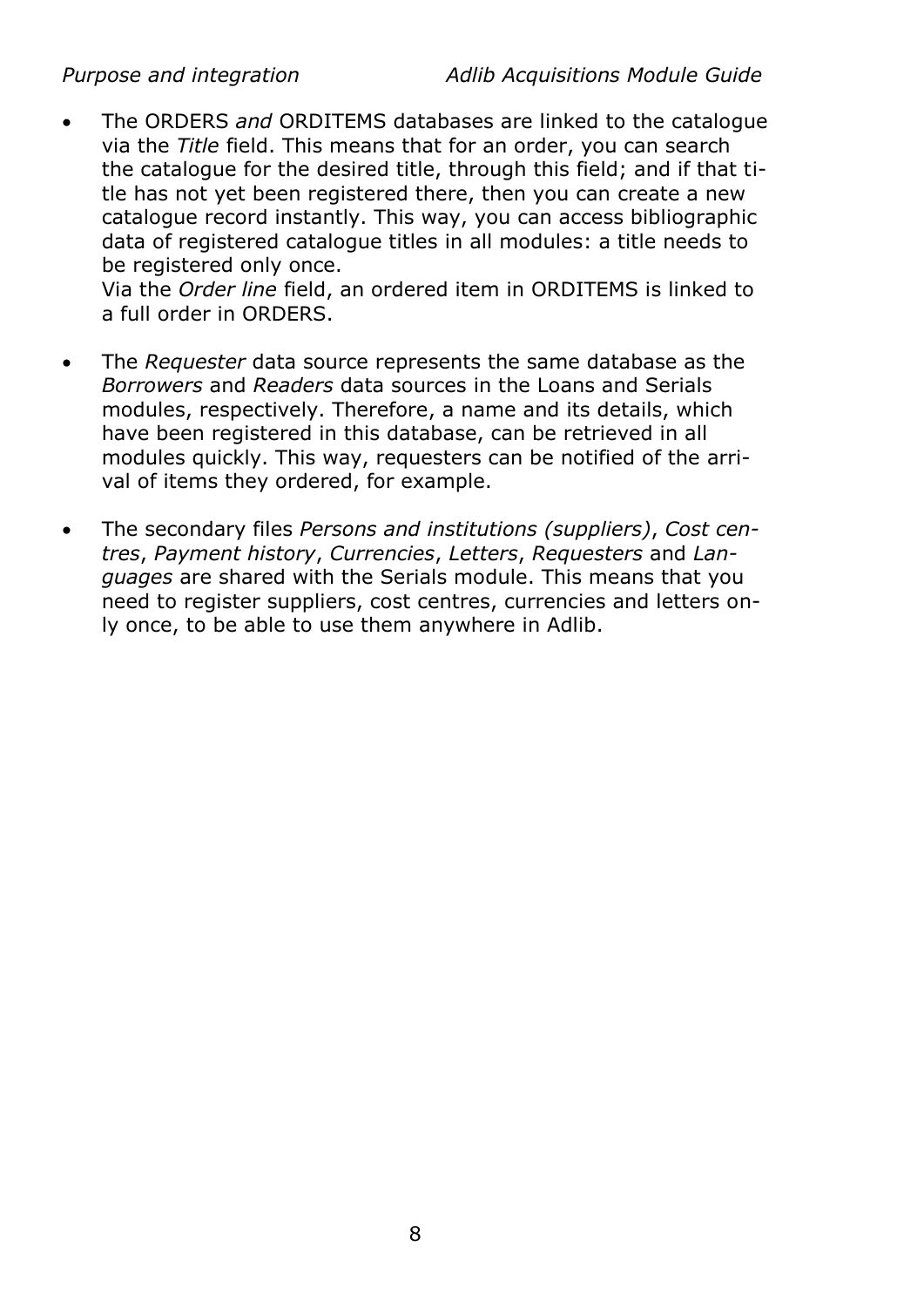## **3. Filling the secondary files**

After installing the Acquisitions module into your Library application, and before you start registering orders, you must first fill the secondary files (*Persons and institutions* up to and including *Languages*, except *Payment history*) as much as you can with standard data from your order administration, if that hasn't been done already.

| Search wizard - Step 1 of 4                                                                                                                                                                                                                                                         | х      |
|-------------------------------------------------------------------------------------------------------------------------------------------------------------------------------------------------------------------------------------------------------------------------------------|--------|
| Select database:                                                                                                                                                                                                                                                                    |        |
| - Cancel orders<br>- Print orders<br>- Print claim letters<br>- Print cancellation letters<br>- Print notification letters<br>- Persons and institutions (suppliers)<br>Cost Centres<br>- Payment history<br>Currencies<br>Letters<br>Requesters<br><b>Languages</b><br>Description | ۰<br>Ξ |
| Select the database you want to use<br>$Back$<br>Next><br>Cancel<br>Help                                                                                                                                                                                                            |        |

*Figure 3.1: Fill the secondary files (*Persons and institutions *up to* Languages*) before you start registering orders.*

### **3.1. Persons and institutions (suppliers)**

In this file you create records with supplier details. These are the same suppliers as used in the Serials module. A name record in the *Persons and institutions* data source which is also used in catalogue management, is recognized as a supplier by the Acquisitions module if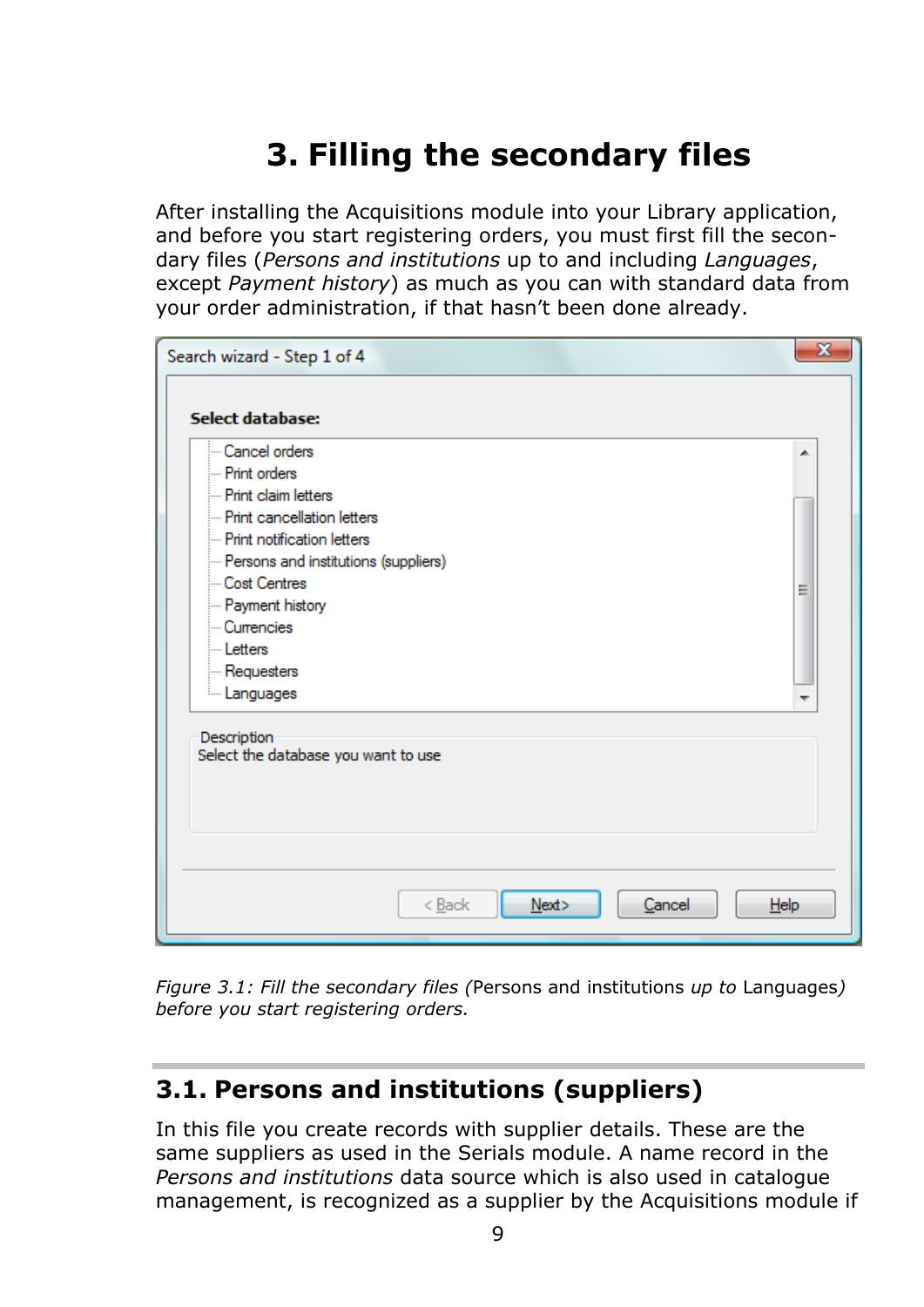you select the *supplier* domain from the *Name type* drop-down list. Before you enter new suppliers, first check if the supplier isn't already known in the database.

| Adlib Acquisitions 4.2 (Versie 6.5.0, build 105)       |                                                                                                 |        |      |  |
|--------------------------------------------------------|-------------------------------------------------------------------------------------------------|--------|------|--|
|                                                        | File Edit View Record Search Mark Combine Language switch Data-language Options Screentabs Help |        |      |  |
|                                                        | 600 KII HEPDBX 25511                                                                            |        | 真头图图 |  |
| Name information Supplier details   Management details |                                                                                                 |        |      |  |
| Name                                                   |                                                                                                 |        |      |  |
| <b>Name</b>                                            | <b>Huibreats</b>                                                                                |        |      |  |
| Reference number                                       |                                                                                                 | Gender |      |  |
| Name type                                              | supplier<br>▼                                                                                   |        |      |  |
| <b>Status</b>                                          | undefined                                                                                       |        |      |  |
| Name note                                              |                                                                                                 |        |      |  |
|                                                        |                                                                                                 |        |      |  |

*Figure 3.2: Make this name record a supplier.*

If you are going to register a supplier in *Persons and institutions (suppliers)*, then in the new record first select *supplier* in the *Name type* drop-down list on the *Name information* tab. After making that choice and leaving the field, a number of default values is automatically entered on the *Supplier details* tab (so that you don't have to do that manually anymore):

*Delivery time* The delivery time indicates the standard delivery term of the supplier in days. This is used to calculate the standard expectation date of orders, which is also used for claims. This date can still be changed manually during ordering, if necessary. For a name of the *supplier* type, a delivery time is automatically entered for you. The default delivery time value is retrieved from *seracq#.txt* files, line number 26. If you wish to get a default delivery time different from 30 days, you may adjust this number in said text files. But you can adjust the entered delivery time manually (in the field) as well, of course. The other fields offer the same flexibility.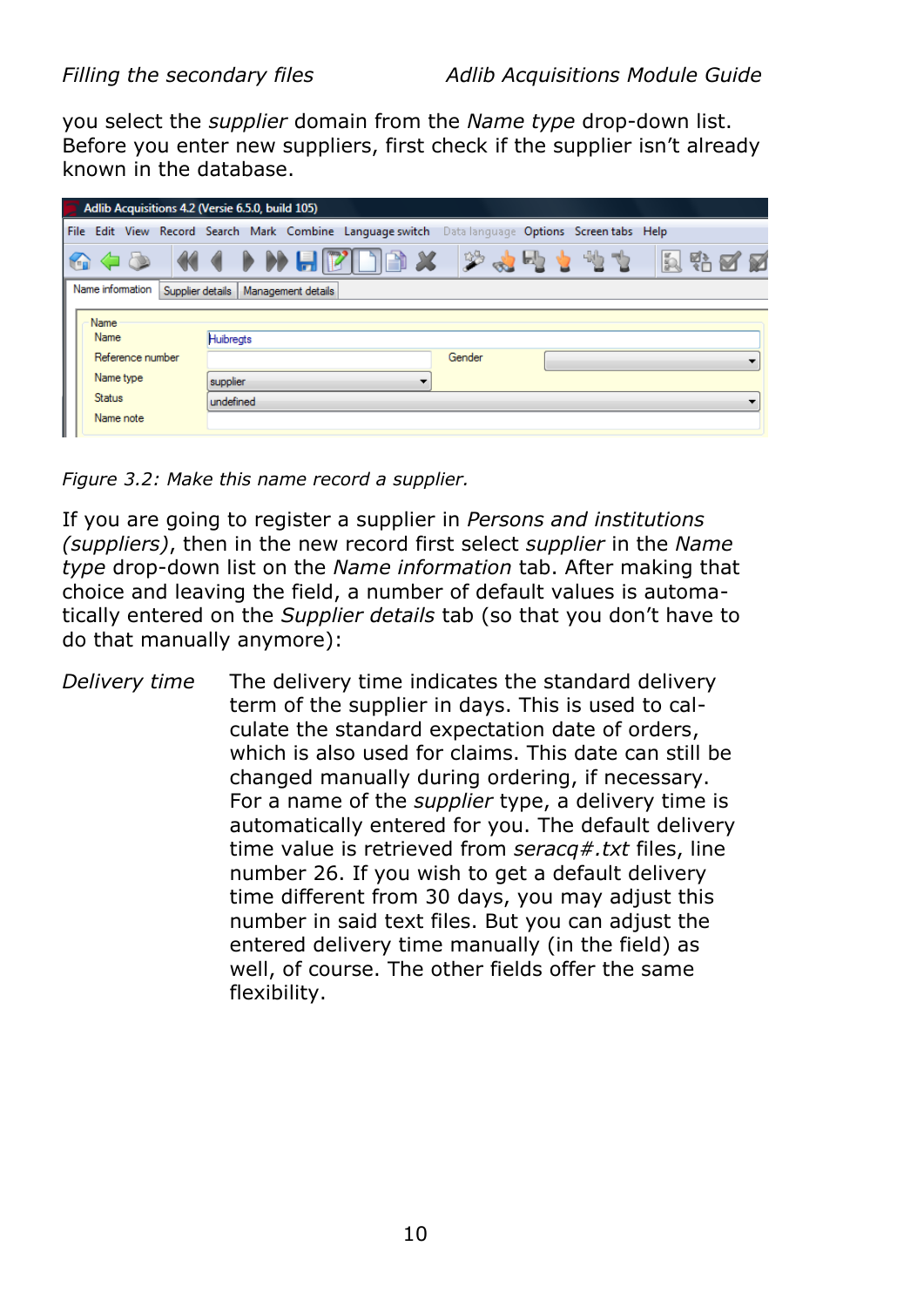*Language and Letters* In the *Language* field, you can indicate in which language the letters to the supplier are to be written. The language not only specifies the language in which the headings for fields (e.g. Title:, and Our reference:) will be printed, but also determines which (translations of) letter templates Adlib will suggest to use for this supplier. The *Language* in which the supplier needs to be contacted, is set to the current interface language of your Adlib application, direcly after selecting the *supplier* name type. This is a linked field to the *Languages* database, which means that you can only pick languages for which a *Languages* record exists; although you may create a new *Languages* record for a new language instantly. That record must hold translations of field labels which can be used in letters to suppliers. So it is important that a fully translated record is, or will be present in the *Languages* database, for the language of a supplier.

> The names of the letter templates in the *Letters from within Adlib Acquisitions* box are automatically put together for you by adding the supplier language to a default partial name in English. If you select another language and leave the *Language* field, Adlib will ask you if you'd like Adlib to automatically re-adjust the names of the letter templates to be used. Choose *Yes* if you use the default templates present in your Adlib application: each language has its own templates because the fixed texts in it are in a different language. Only if you've created your own templates with entirely different names, which is allowed too, you probably don't want your manually entered letter template names to be replaced by default names, if you happen to change the supplier language. Then choose *No* if Adlib asks for a confirmation of the replacement.

Note that the standard templates can be found in the Adlib folder *\Worddoc\templates*. You may adjust their fixed texts and layout to your liking. Do make sure that you leave the special codes in the templates intact. Remember to save any adjusted templates with the .*dot* extension.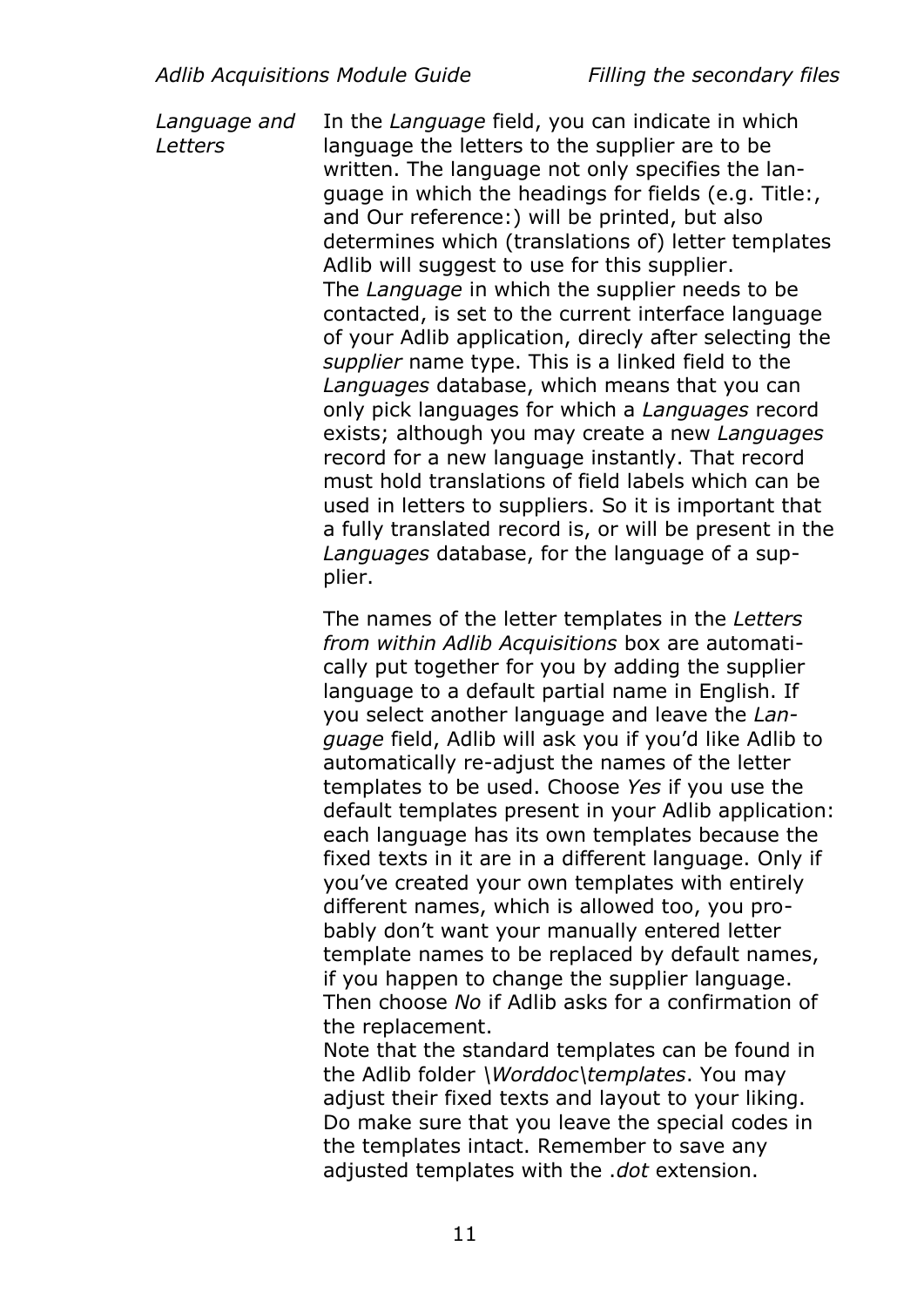| Adlib Acquisitions 4.2 (Versie 6.5.0, build 105)                                               |                              |                                                                   |        |
|------------------------------------------------------------------------------------------------|------------------------------|-------------------------------------------------------------------|--------|
| File Edit View Record Search Mark Combine Language switch Datalanguage Options Screentabs Help |                              |                                                                   |        |
| <b>AD</b>                                                                                      | $\mathbb{Z}$ in $\mathbb{X}$ | $\frac{1}{2}$ and $\frac{1}{2}$ by $\frac{1}{2}$ by $\frac{1}{2}$ | 2. 升了了 |
| Supplier details<br>Name information                                                           | Management details           |                                                                   |        |
| Name and adress<br><b>Huibreats</b>                                                            |                              |                                                                   |        |
| Other details                                                                                  |                              |                                                                   |        |
| Customer number                                                                                |                              |                                                                   |        |
| Discount %                                                                                     |                              |                                                                   |        |
| Delivery time                                                                                  | 30                           |                                                                   |        |
| Language                                                                                       | English                      |                                                                   |        |
| Currency                                                                                       | GBP                          |                                                                   |        |
| Letters from within Adlib Acquisitions                                                         |                              |                                                                   |        |
| General order                                                                                  | order_letter_English         |                                                                   |        |
| General cancellation                                                                           | order cancel English         |                                                                   |        |
| General claim                                                                                  | order claim English          |                                                                   |        |
| Letters from within Adlib Subscriptions                                                        |                              |                                                                   |        |
| Subscription order                                                                             | serial order English         |                                                                   |        |
| Subscription order claim                                                                       | serial_order_claim_English   |                                                                   |        |
| Subscription cancellation                                                                      | serial cancel English        |                                                                   |        |
| Subscription issue claim                                                                       | serial claim English         |                                                                   |        |
| Subscription renewal                                                                           | serial renew English         |                                                                   |        |
| Processing of letters to suppliers                                                             |                              |                                                                   |        |
| Method                                                                                         | Print to documents           |                                                                   |        |

*Figure 3.3: Automatically filled in supplier details.*

#### ■ Processing of letters

In the *Letters from within Adlib Acquisitions* field group you can indicate which letters are to be used for this supplier. When letters are printed (via *Step 1* of the *Search wizard*) the supplier name is used to retrieve the appropriate letter body texts, with which subsequently a document will be created or printed directly.

The *Method* field in the *Processing of letters to suppliers box* is set to *Print to documents* by default. This means that the above entered templates will be used, and that the letters will be created in MS Word, from where you can print them. If you don't want or can't print letters via Word templates, then move the Word templates to another folder. Adlib won't be able to find the templates, and will search the *Letters* database for records with the names of the letter templates you entered or agreed with. By means of the fixed texts in those records, letters will be printed to the printer directly.

The other processing option is *Send by e-mail*. You can only set this option if you provide an e-mail address for the supplier on the *Name information* tab. Another requisite is that your sender address and the name of your SMTP server must have been set in line numbers 278, respectively 192, in *adlib#.txt* files. A copy of every e-mail is sent to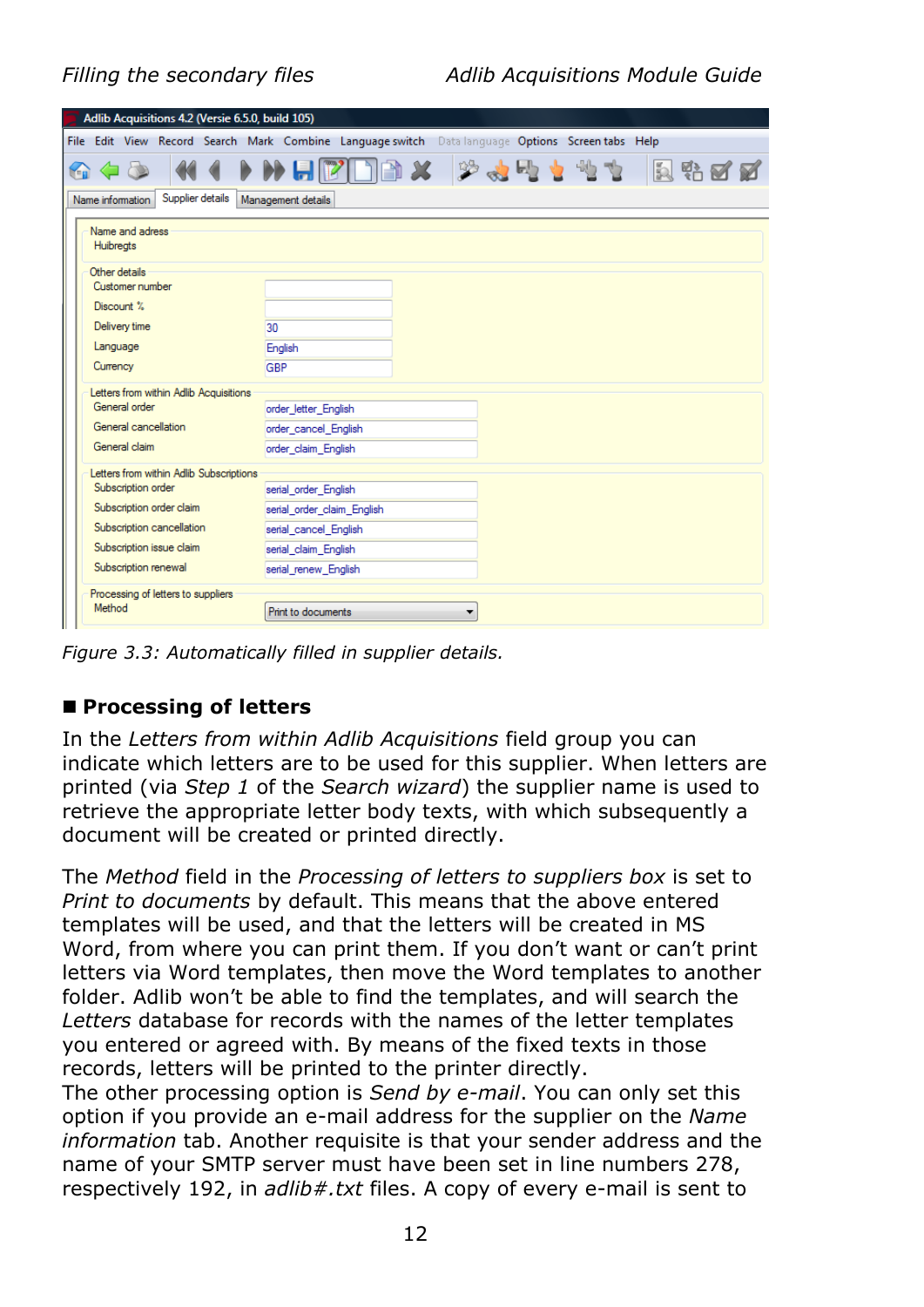your sender e-mail address, so that you have proof of sending the email. Records from the *Letters* database provide the fixed texts in the e-mail letters: these records have the same names as the letter templates listed for the supplier. So check and customize all *Letters* records with the template names used by you, before you start emailing letters. Note that if you do not use the default template names, you must create *Letters* records with your custom names, if you want to be able to e-mail letters (or if you want to be able to print without Word templates).

If you enter a valid e-mail address in the *E-mail* field, then after saving the record, *mailto:* is automatically placed in front of it, and the address will be underlined. If you then click the address, your email program will be opened and you can immediately write and send an e-mail.

#### ◼ **Other fields**

The remaining fields on the *Supplier details* tab allow you to enter more details about the supplier:

| Customer number | In this field you can enter a number/code given<br>to you by this supplier.                                                                                                                                                                                                                                                                                          |
|-----------------|----------------------------------------------------------------------------------------------------------------------------------------------------------------------------------------------------------------------------------------------------------------------------------------------------------------------------------------------------------------------|
| Discount %      | Discount stands for the standard discount rate<br>you get from the supplier. This percentage is<br>taken into account when ordering material from<br>this supplier, but can then still be adjusted<br>manually.                                                                                                                                                      |
| Currency        | Here, enter the currency to be used for the sup-<br>plier, for example euros. These currencies have<br>been, or should be, registered in the Currencies<br>file. In the current field, press shift+F4 to<br>search that database, or to create a currency in<br>there. If you leave this field empty, a default<br>value will be filled in when you save the record. |

### **3.2. Cost centres**

The *Cost centres* data source contains the name of, and budgetary totals for a specific cost centre. A cost centre may be a department, or it can be used to control the budget for one specific material. This file is shared with the Serials module.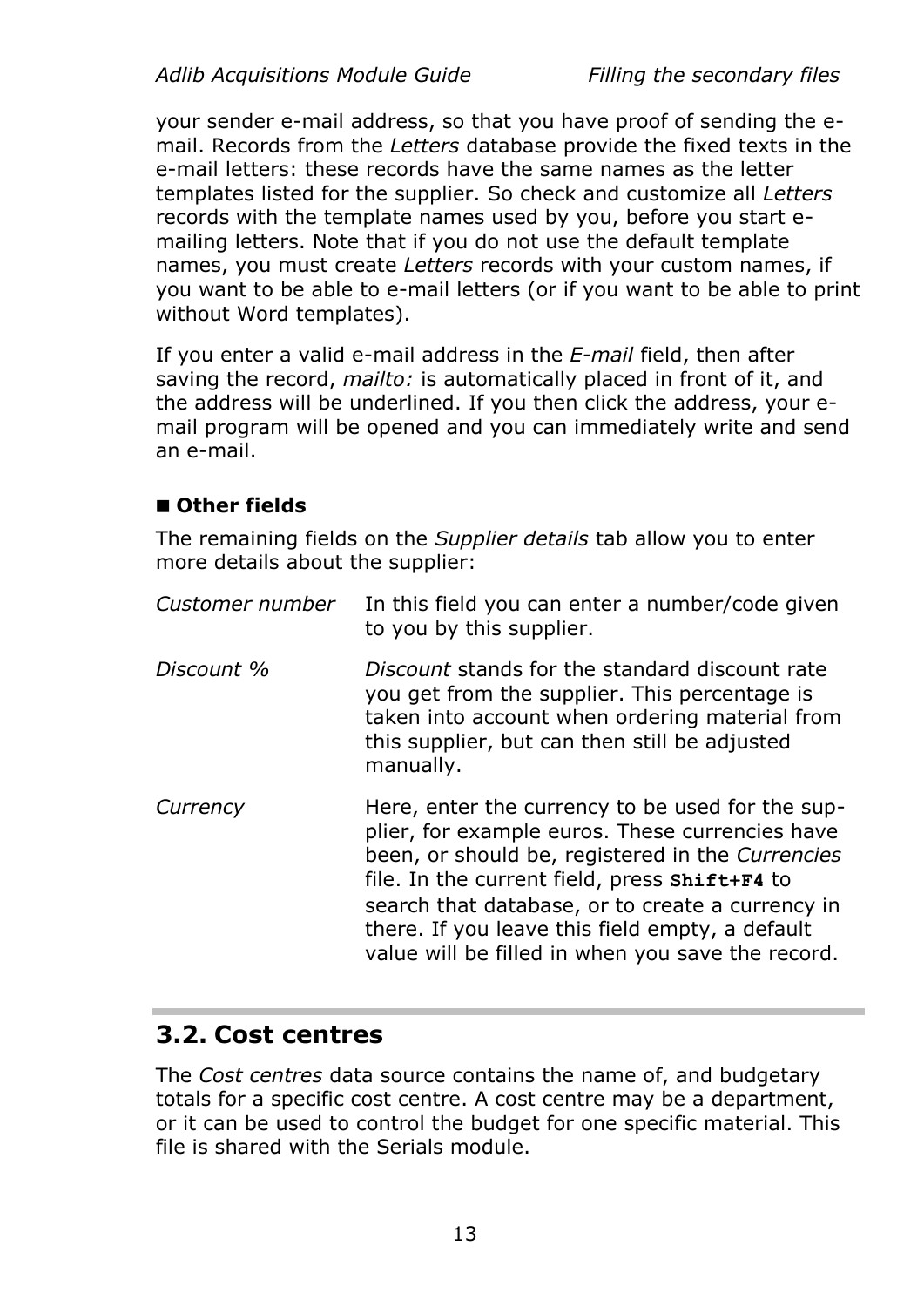| Cost centre<br>Management details |                |  |
|-----------------------------------|----------------|--|
| Cost centre                       |                |  |
| Cost centre code                  | cc1            |  |
| Is part of                        |                |  |
| Consists of                       |                |  |
| Cost centre name                  | standardbudget |  |
| Description                       |                |  |
| Assignment                        |                |  |
| Assignment date                   | 4-12-2008      |  |
| Assigned budget                   | 10000.00       |  |
| Previous balance                  | 0.00           |  |
| Budget                            |                |  |
| Working budget                    | 10000.00       |  |
| Commitments                       | 0.00           |  |
| Expenditure                       | 0.00           |  |
| Balance                           | 10000.00       |  |
| Notes                             |                |  |
| <b>Notes</b>                      |                |  |

*Figure 3.4: In* Cost centres *you manage your budgets.*

If you have filled in the *Assigned budget* and save the record*,* Adlib will calculate the amounts for *Working budget* and *Balance*. The *Working budget* is equal to the *Assigned budget* plus any *Previous balance*. The *Balance* is equal to the *Working budget* minus the *Commitments* minus the *Expenditure*.

After booking amounts to this cost centre in serials or order records, the *Expenditure* and the *Balance* will be updated here automatically. *Commitments* are only created from within the Acquisitions module. If you place an order and know (approximately) what it is going to cost, this will be booked as a commitment and processed in the balance. On the *Cost centre* tab you'll find the following fields:

| Cost centre code           | Enter the cost centre code here. You can enter<br>any combination of letters, numbers and<br>separators. This is a mandatory field, since it is<br>used as the key for linking to this cost centre<br>from within orders and serials. The code must<br>be unique. |
|----------------------------|-------------------------------------------------------------------------------------------------------------------------------------------------------------------------------------------------------------------------------------------------------------------|
| Is part of,<br>Consists of | If your cost centres have a hierarchical struc-<br>ture, then you can use these fields. Do note<br>that each cost centre still has its own indepen-<br>dent budget, and that no amounts are passed<br>on along the hierarchy.                                     |
| Cost centre name           | Enter the full cost centre name here.                                                                                                                                                                                                                             |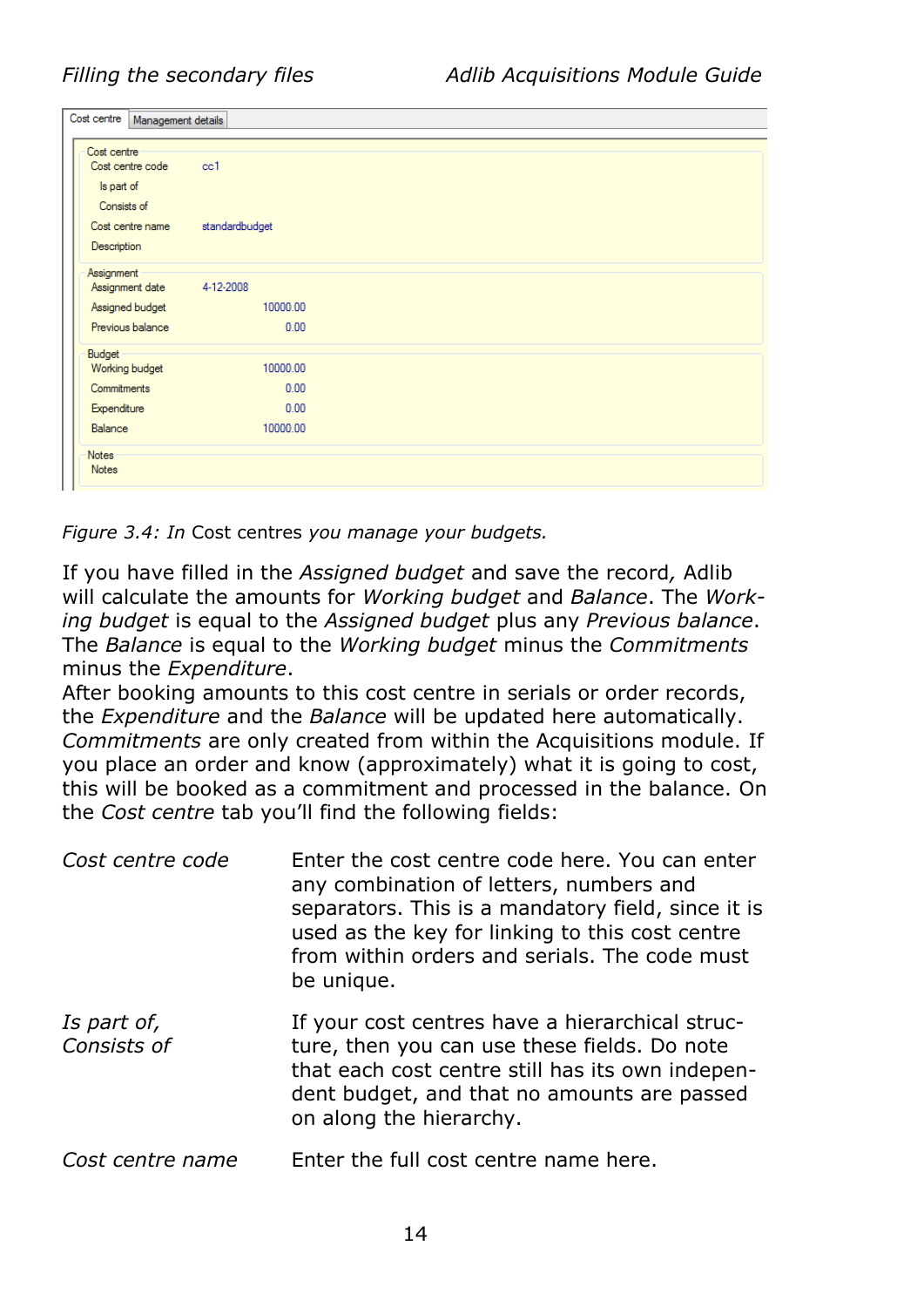*Description* Enter any additional information about the cost centre here.

*Assignment date* When you assign a new budget, enter the date on which you assign it here. If you leave this field blank when assigning a new budget, Adlib will automatically enter the current date when the record is saved.

If you are only correcting an existing budget, by increasing or decreasing it, then leave the assignment date as it is!

*Assigned budget* Enter the budget assigned for the new year in *Assigned budget*. Enter a new *Assignment date* as well. Adlib will update the *Working budget* and *Balance* fields as follows, when you save the record: the *Working budget* will be equal to the *Previous balance* plus the *Assigned budget* plus the *Commitments*, and the *Balance* will be equal to the new *Working budget* minus the *Commitments* and *Expenditure*. Then, *Expenditure* will be cleared.

> To perform a budget clear down e.g. at year end, at least enter the assignment date and the desired new budget (in the place of the previous *Assigned budget*). If, in your institution, the remaining budget of last year can be transferred to the following year, then manually fill in the remaining *Balance* amount in *Previous balance,* when assigning a new budget: the *Previous balance* plus the new *Assigned budget* plus any remaining *Commitments* results in the new *Working budget* on saving of the record. *Commitments* remain as they are.

However, if you wish to charge the *Commitments* to last years budget when assigning a new budget, and you do want to transfer the remaining budget, then add those commitments to the *Balance* of last year and enter that amount into the *Previous balance* field; then clear the *Commitments* field before you save the record.

If, on the other hand, it is not possible to transfer a remaining budget to the following year, then leave *Previous balance* at zero. So, on saving the record, Adlib will first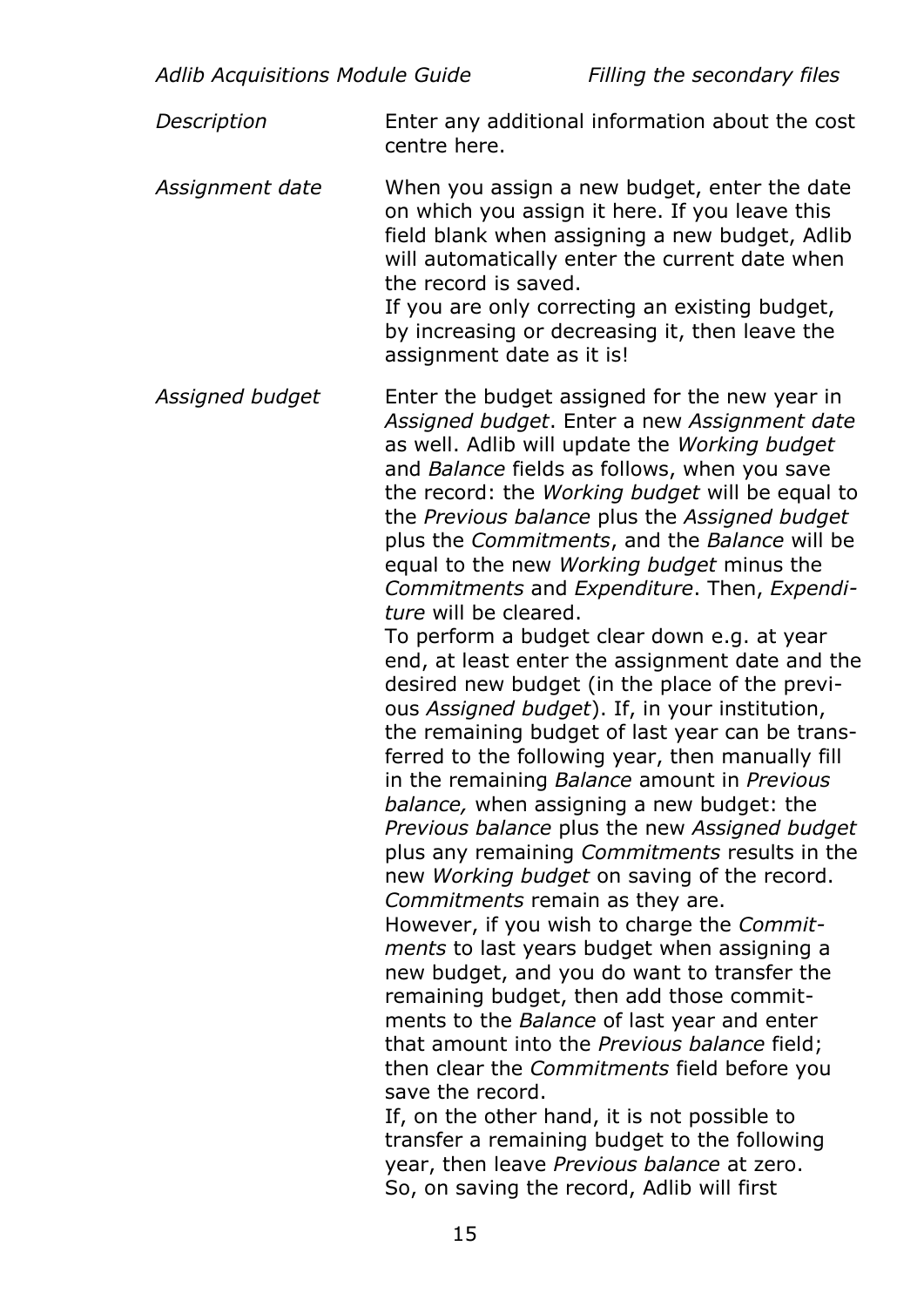*Filling the secondary files Adlib Acquisitions Module Guide* calculate the new *Working budget*, and then the new *Balance* by subtracting expenditures and any commitments from the *Working budget*.

*Previous balance* You have to fill in this field manually when clearing down a budget, if you want the remaining budget of last year to be added to the *Working budget* of next year. If you copy the amount from the *Budget* field, then you must empty the *Commitments* field. On the other hand, if you want to carry forward the *Commitments* to the next year, then only deduct *Expenditure* from the last *Working budget*, and enter that in *Previous balance*.

*Working budget, Budget* These fields are automatically updated by Adlib. The *Working budget* is equal to the *Assigned budget* if the remaining budget of last year is not carried over to the new year. The *Budget* is the *Working budget* minus *Expenditure* minus *Commitments*.

*Commitments* This field contains the amount reserved for ordered titles, which has not been paid yet. It is updated automatically, but you may also update this field manually to make corrections, etc. With every automatical update of the *Commitments*, the *Balance* will be updated automatically as well.

*Expenditure* This field contains the amount paid this year on orders and serials, for this cost centre. This field is updated automatically when you book a payment, as is the *Balance*. However, you may also edit this field manually, for instance to make corrections.

*Notes* **Here you can enter any other details about this** cost centre.

### **3.3. Payment history**

Every time, after the payment of an order (in *Orders receipts and payment*), in the *Payment history* data source automatically a record is created in which the budget change for the order is registered. After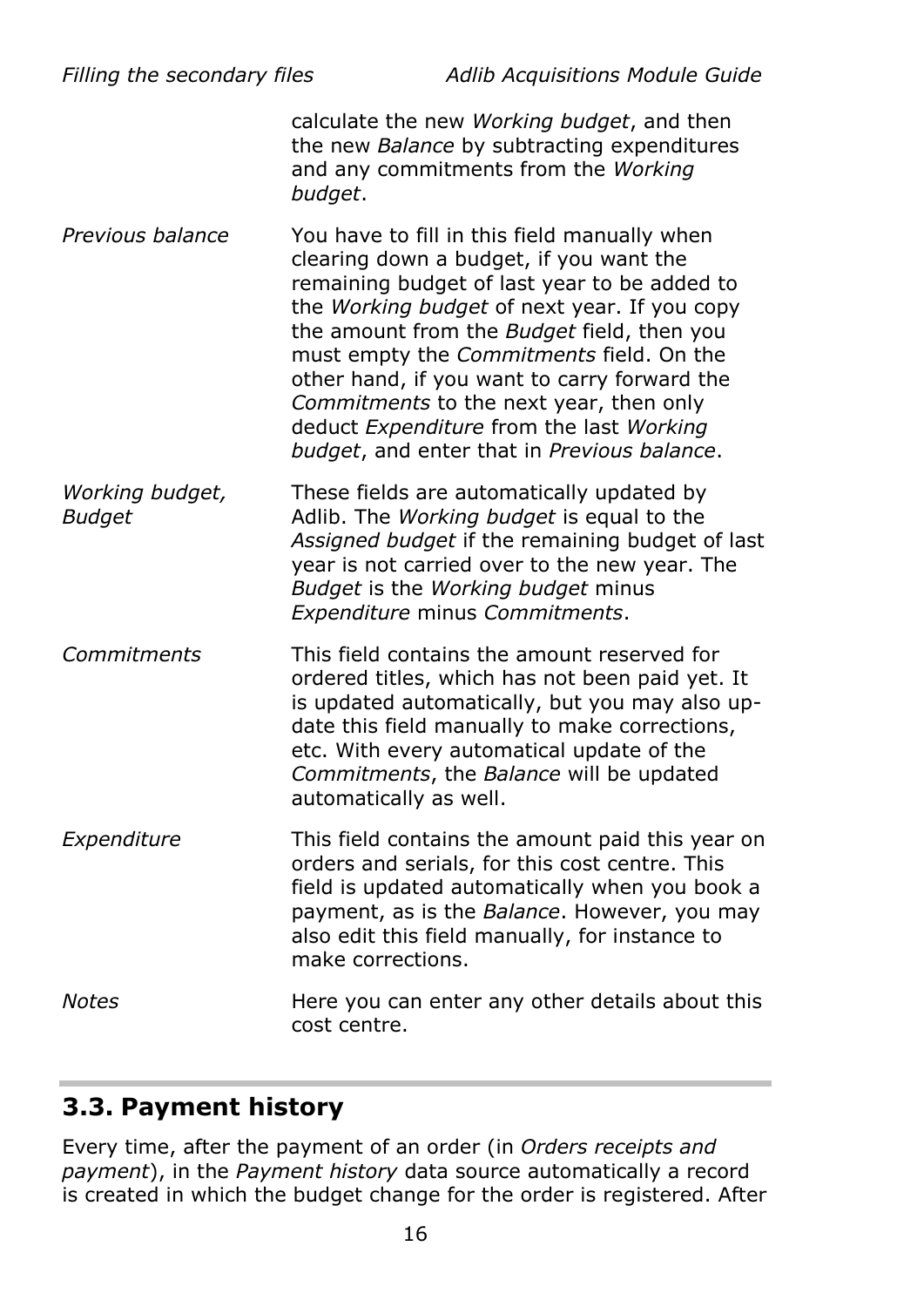for example a full payment, you'll see the relevant positive amount in the *Expenditure* field. Adlib generates this data automatically, you cannot edit it.

| Payment history                                             |                        |                                 |
|-------------------------------------------------------------|------------------------|---------------------------------|
| Costs for<br>Order number/Subscription code<br><b>Title</b> | lu-0477                | Ecological planning and permits |
| Input<br>Date<br><b>Time</b>                                | 26-11-2008<br>14:11:39 |                                 |
| By<br>From                                                  | erik<br>subscrip       |                                 |
| Costs<br>Cost centre                                        | Commitment             | Expenditure                     |
| cc2                                                         |                        | 860                             |
| Invoice number<br>Invoice number                            | inv-08993              |                                 |

*Figure 3.5: Per ordered title, every change in the payments is automatically registered in* Payment history*.*

#### **3.4. Currencies**

In the *Currencies* file, you have to create records for each monetary unit in which you may have to pay orders.

|                                            | Currency data   Management details |                                      |
|--------------------------------------------|------------------------------------|--------------------------------------|
| Currency<br>Currency code<br>Currency name | <b>EUR</b><br>Euro                 |                                      |
| Exchange rate                              |                                    | 1.81842 local units per foreign unit |
| Date                                       | 2008-11-11                         |                                      |
| <b>Notes</b><br>Notes                      |                                    |                                      |

*Figure 3.6: The definition of euro's and the exchange rate to pound sterling, for English users: 1 euro = 0.81842 pound sterling.*

On the *Currency data* tab of a currency record, fill in the standard monetary unit code for the currency, the full name, the exchange rate to your own currency, and the date on which that exchange rate was set.

The exchange rate has to be set, so that the accounting of the cost centres can be done in one and the same currency (your own currency).

The *Currencies* file is shared with the Serials module.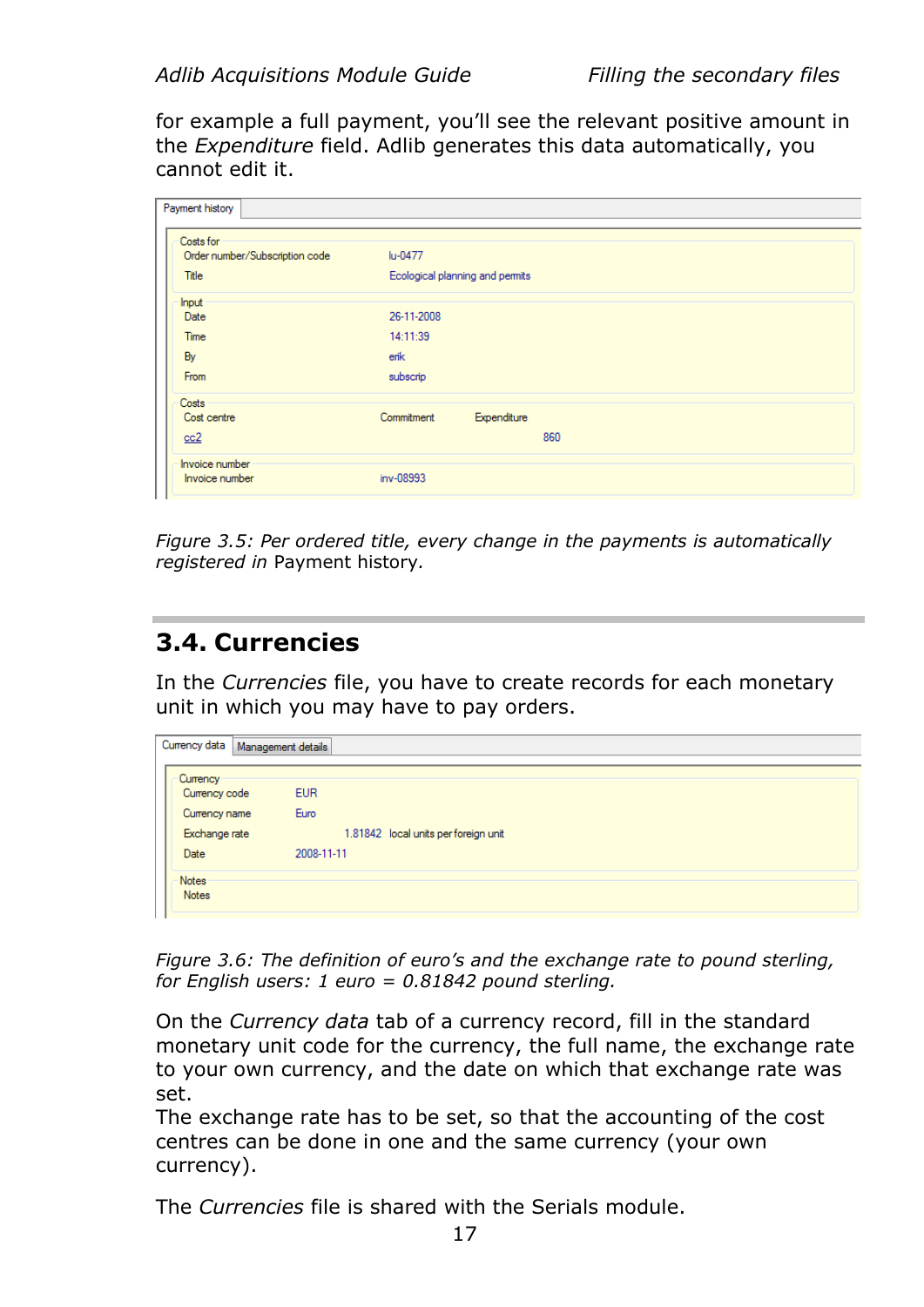| Filling the secondary files |                         | Adlib Acquisitions Module Guide                                                                                                                                                                                                                                                                                                                                                                                                                                                                    |
|-----------------------------|-------------------------|----------------------------------------------------------------------------------------------------------------------------------------------------------------------------------------------------------------------------------------------------------------------------------------------------------------------------------------------------------------------------------------------------------------------------------------------------------------------------------------------------|
| Currency code               | for this monetary unit. | Enter the standard (and unique) currency code<br>Examples of these codes are: EUR, USD, GBP.<br>For a full list see: http://www.iso.org/iso/en/<br>prods-services/popstds/currencycodeslist.html                                                                                                                                                                                                                                                                                                   |
| Currency name               |                         | Enter the full name of this currency.                                                                                                                                                                                                                                                                                                                                                                                                                                                              |
| Exchange rate               | sterling.<br>regularly. | The number you enter here, is what this<br>currency costs in your local currency. For<br>example: if your local currency is the pound<br>sterling and here you describe the euro, then for<br>the exchange rate enter, say 0.67790. In other<br>words, 1 euro will cost you 0.67790 pounds<br>This exchange rate is used to convert prices in<br>foreign currencies to your own currency so to<br>enable Adlib to update the cost centre budgets.<br>It is recommended to update the exchange rate |
| Date                        |                         | Enter the date belonging to this exchange rate.<br>If you leave this field empty, Adlib will<br>automatically enter the current date.                                                                                                                                                                                                                                                                                                                                                              |
| Notes                       | on this currency.       | Here you can enter any additional information                                                                                                                                                                                                                                                                                                                                                                                                                                                      |

#### **3.5. Letters**

In the *Letters* file you can store body texts of letters. These can be used by Adlib later on, when printing letters, if you choose not to use the present Word templates. These letter texts will also be used if you send letters by e-mail.

In the *Persons and institutions* file, you specify per supplier which letter must be used for which type of action. Adlib automatically enters the names of templates and letter texts present by default. To have all print possibilities available it is important that the name of the letter refers to both a letter record and a letter template. By default, this is already the case.

The *Letters* file contains a number of standard letters (which you may edit to your liking), but you can also write your own letters from scratch or create a letter specific to an individual supplier.

This file is shared with the Serials module. Yet only the standard letters of which the name starts with "order" are used by the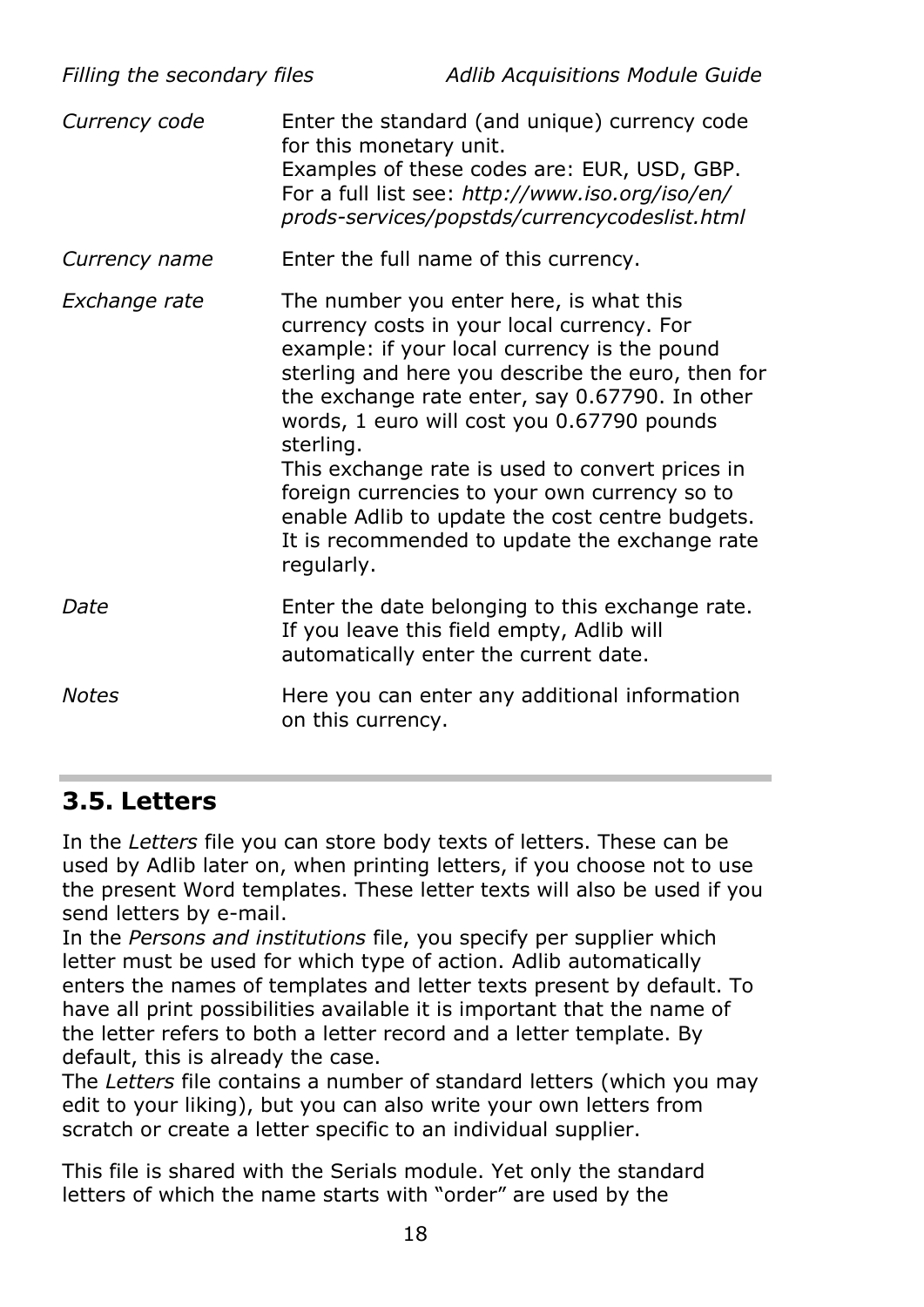Acquisitions module. Adlib will merge the specific data (personal or company names, title of the ordered publication, etc.) with the body text when the letter is printed.

| Letters |      | Management details                                                                                                                                                                                     |
|---------|------|--------------------------------------------------------------------------------------------------------------------------------------------------------------------------------------------------------|
|         | Name | order claim English<br>Description                                                                                                                                                                     |
|         |      | Text of the letter<br>Dear sir/madam.<br>We have ordered the listed items with you, but did not receive them yet. Please send us these items as soon as possible.<br>Yours sincerely,<br>The Librarian |

*Figure 3.7: An example of an order claim letter.*

Translations of labels that Adlib uses in letters (e.g. the *Number* label), can be managed in the *Languages* data source.

### **3.6. Requesters**

The *Requesters* data source represents the same database (the BORROWER database) as the *Borrower* data source (in the Loans module) and *Readers* (in the Serials module). Personal details registered here, are shared between these modules. In the Acquisitions module, this data is used when printing order notification letters for the requester of an order.

#### ◼ **The Personal details tab**

*Name* is a read-only field which is put together by Adlib, using the data in other fields, at the moment you save a requester record. The composition is as follows: the preference is the format Surname, Initials Insertion, so for instance *Winkel, R. van*. If no initials are available and a first name is, then it becomes Surname, First name Insertion, so for example *Winkel, Rupert van*. If no first name is available either, then this requester is probably an institution and the *Surname* suffices as *Name*.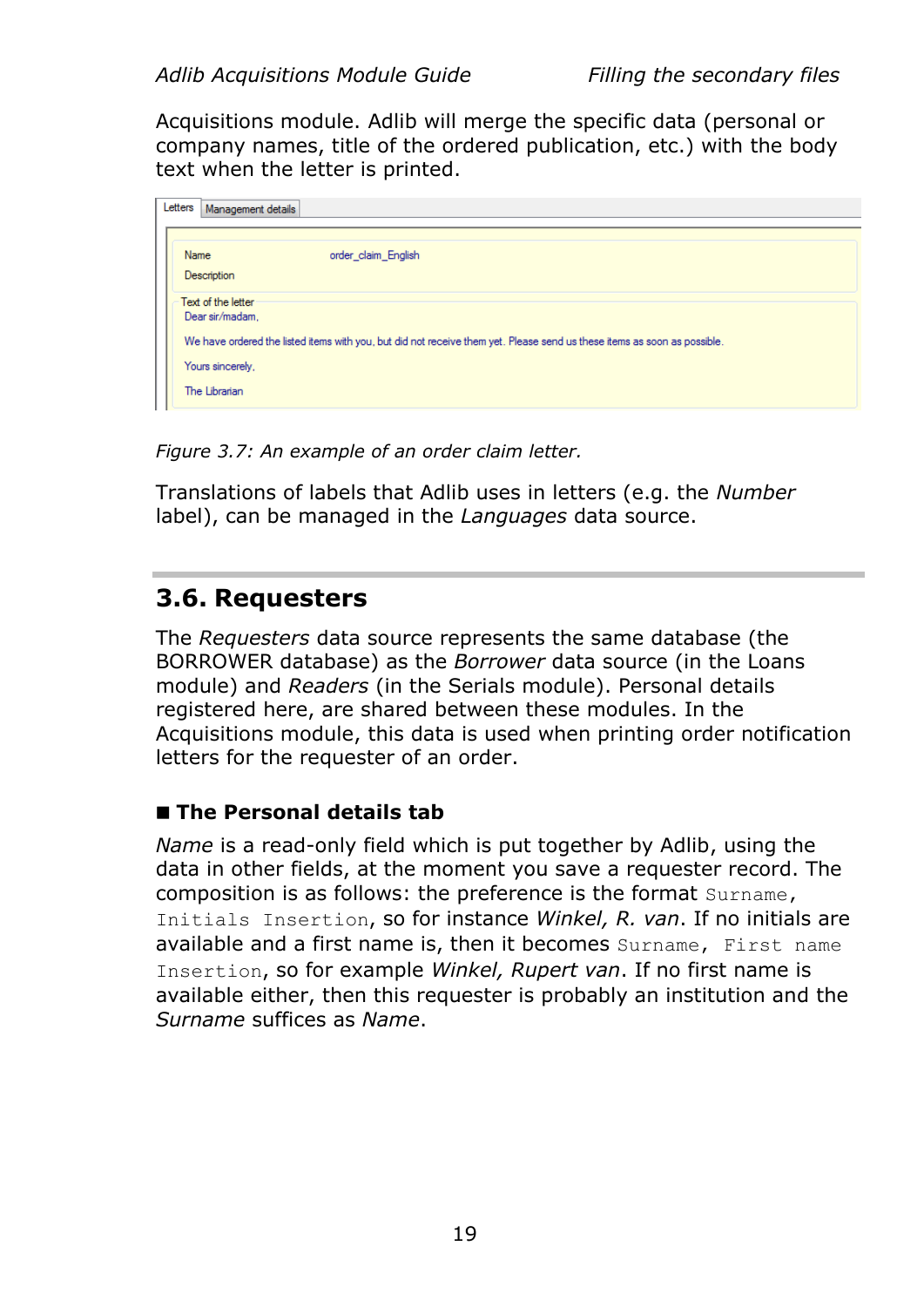| Personal details                           | Addresses   Letters   Management details |  |
|--------------------------------------------|------------------------------------------|--|
| Name and number<br>User number             | 001                                      |  |
| Site                                       | centrale                                 |  |
| Name                                       | Parel, J.K. van der                      |  |
| Contact person                             |                                          |  |
| Term of address                            |                                          |  |
| Title                                      | Dr.                                      |  |
| Sumame                                     | Parel                                    |  |
| First name                                 | Julius                                   |  |
| <b>Initials</b>                            | J.K.                                     |  |
| Insertion                                  | van der                                  |  |
| Maiden name                                |                                          |  |
| Date of birth                              | 12/02/1970                               |  |
| Sex                                        | male                                     |  |
| Class/department                           | research                                 |  |
| Borrower category                          | nomal                                    |  |
| Registered since                           | 01/08/2008                               |  |
| Image                                      |                                          |  |
| Identification numbers<br><b>ID Number</b> | RD-059<br>ID type<br>access pass         |  |

*Figure 3.8: An example of a filled in* Personal details *screen tab.*

| Class/department   | The Class/department is the place where a<br>requester can be found daily.                                                                                                                                                                 |
|--------------------|--------------------------------------------------------------------------------------------------------------------------------------------------------------------------------------------------------------------------------------------|
| Borrower category  | The <i>Borrower category</i> is only relevant to<br>borrowers, not to requesters.                                                                                                                                                          |
| Image              | In the <i>Image</i> field you may link a photo of the<br>requester to this record.                                                                                                                                                         |
| ID number, ID type | In ID-number you can enter a passport or<br>other identification number, like that of a<br>driving license or public transportation card for<br>instance, should it be required. In ID type you<br>then enter passport or driving license. |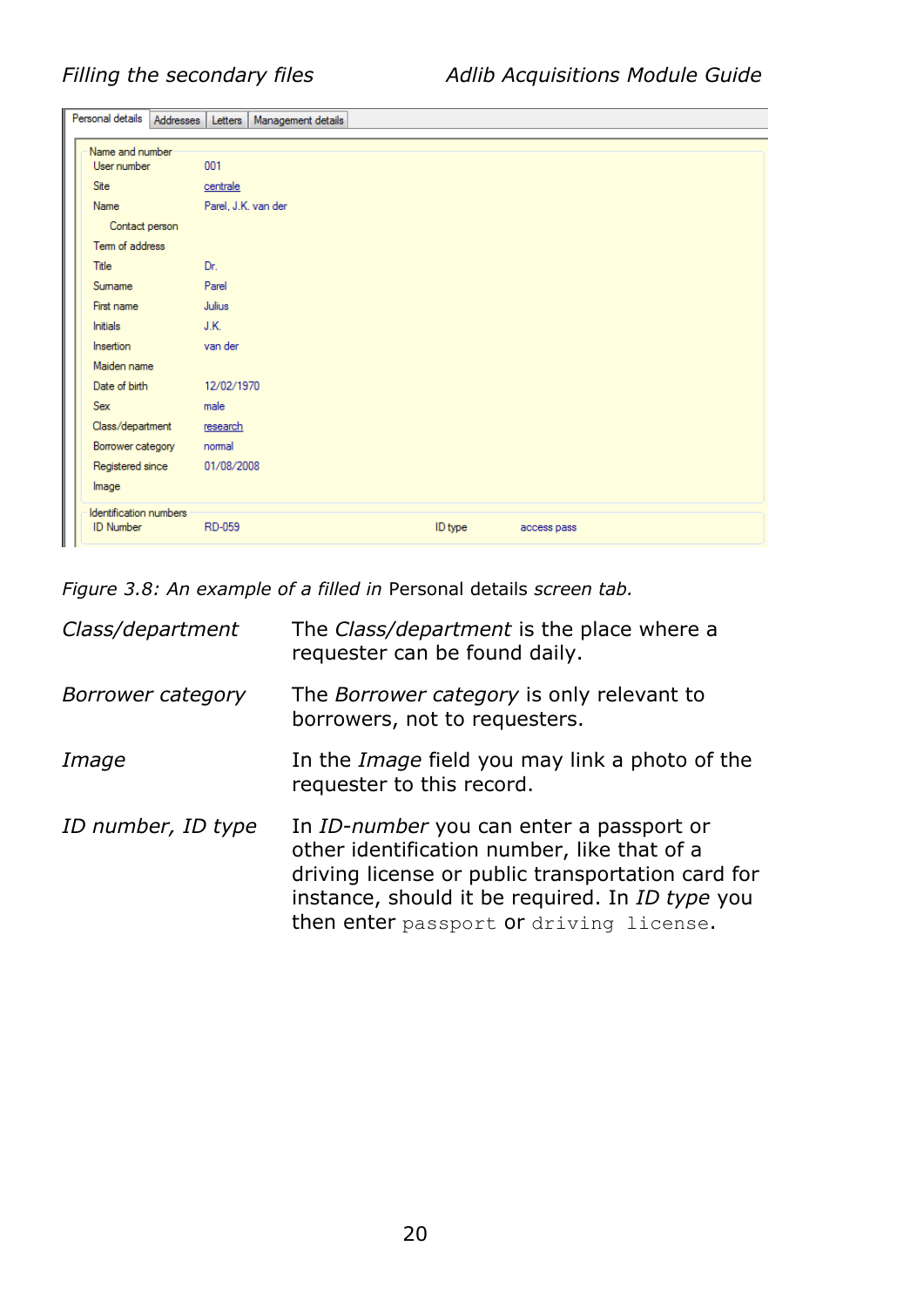| Personal details                           | Addresses    | Letters   Management details |                  |                                        |
|--------------------------------------------|--------------|------------------------------|------------------|----------------------------------------|
| 001                                        |              | Parel, J.K. van der          |                  | nomal                                  |
|                                            |              |                              |                  |                                        |
| <b>Address</b><br>Address type             | home         |                              | Postal address   |                                        |
| <b>Address</b>                             | Hazelstreet  |                              |                  |                                        |
| House number                               | 14           |                              |                  | Print house number in front of address |
| Postcode                                   |              |                              |                  | Print postcode behind city name        |
| City                                       | Amsteloord   |                              |                  |                                        |
| Country                                    | Nederland    |                              |                  |                                        |
| Address type                               | workplace    |                              | Postal address   |                                        |
| <b>Address</b>                             | building A   |                              |                  |                                        |
| House number                               | room 102     |                              |                  | Print house number in front of address |
| Postcode                                   |              |                              |                  | Print postcode behind city name        |
| City                                       |              |                              |                  |                                        |
| Country                                    |              |                              |                  |                                        |
| Telephone                                  |              |                              |                  |                                        |
| Telephone type                             | mobile phone |                              | Telephone number | 06-14236590                            |
|                                            | landline     |                              |                  | 029-1524349                            |
| F-mail address                             |              |                              |                  |                                        |
| E-mail address                             |              | mailto:parel@home.com        |                  |                                        |
| <b>Bank account</b><br>Bank account number |              |                              |                  |                                        |
|                                            |              |                              |                  |                                        |

#### ◼ **The Addresses tab**

*Figure 3.9: An example of a filled in* Addresses *screen tab.*

In *Address type* you indicate whether the address is "home" or "workplace". If it is a postal address as well (either with or without a P.O.Box number), then mark the *Postal address* checkbox. In *Address*, just enter the street name or "P.O.Box". So, in *House number* a P.O.Box number may be entered as well. In some countries, on letters the house number must be printed in front of the street name and/or the postcode in front of the city name. Mark the relevant checkboxes if this is the case. You may provide multiple addresses by repeating the field group.

In the repeated field group *Telephone* you can enter multiple telephone numbers, and not necessarily just of telephones. In *Telephone type* you specify which device is linked to the number: you may choose from "landline", "mobile phone" and "fax".

If you enter a valid e-mail address in the *E-mail address* field, then after saving the record, *mailto:* is automatically placed in front of it, and the address will be underlined. If you then click the address, your e-mail program will be opened and you can immediately write and send an e-mail.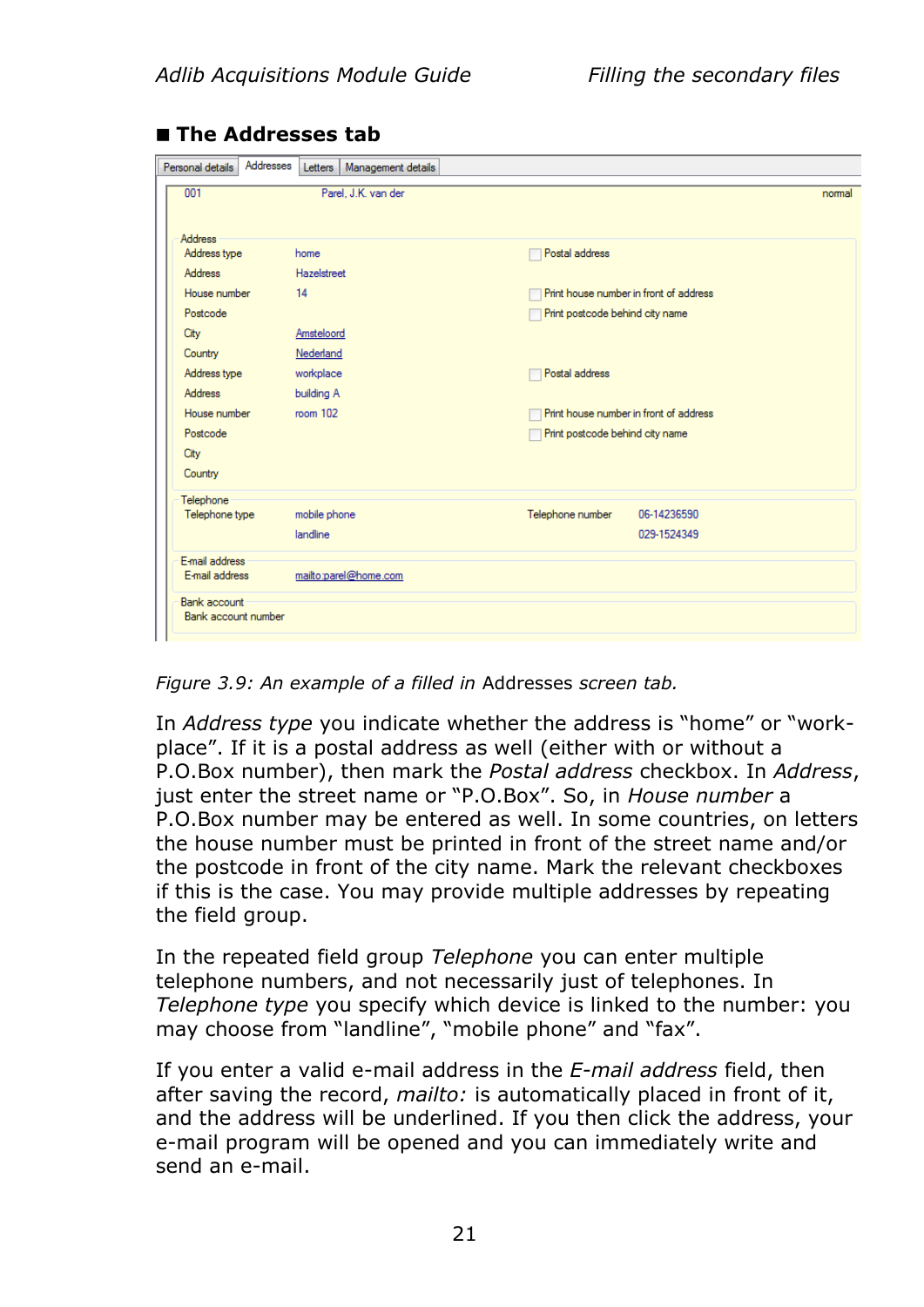#### ■ The Letters tab

On the *Letters* tab you can link two types of letters to this user. This tab is used in both the Acquisitions and the Loans module, but in the Acquisitions module only the *Order notification* letter is relevant. So for this requester you set how he or she should receive order notifications and which template/letter record should be used. The *Method* setting also applies to reminders (in the Loans module) in case this requester is a borrower as well. (For e-mailing, an e-mail address should be registered. And your sender address and the name of your SMTP server must have been set in line numbers 278, respectively 192, in *adlib#.txt* files.)

| Personal details   Addresses                                  | Letters Management details |
|---------------------------------------------------------------|----------------------------|
|                                                               | nomal                      |
| Letter for requesters of acquisitions                         |                            |
| Order notification                                            | order notification         |
| Letter for borrowers with a reservation                       |                            |
| Reservation notification                                      | reservation nofication     |
| Processing of reminders to borrowers, and order notifications |                            |
| Method                                                        | Printing                   |
|                                                               | E-mailing                  |
|                                                               | Printing                   |
|                                                               | None                       |
|                                                               |                            |

*Figure 3.10: The standard letters linked to this requester.*

If you leave fields empty, then on storage of the record those fields will automatically be filled with names of applicable standard letters.

### **3.7. Languages**

The *Languages* data source contains one or more language records (one record per language), each with a list of terms in that language: these terms are used as labels for variable data in to be printed letters in that language. So you only need records for the languages in which you want to be able to print letters.

A letter to a supplier will be printed in the correct language automatically if in the *Persons and institutions* data source with the particulars of that supplier, you indicated which language record (in the *Language* field) must be used for the letters.

The fixed texts in the letters are located in letter templates and letter records; each of these has already been written in one language. You've probably already linked the proper letters to each supplier, meaning: you linked English letter templates/records to suppliers in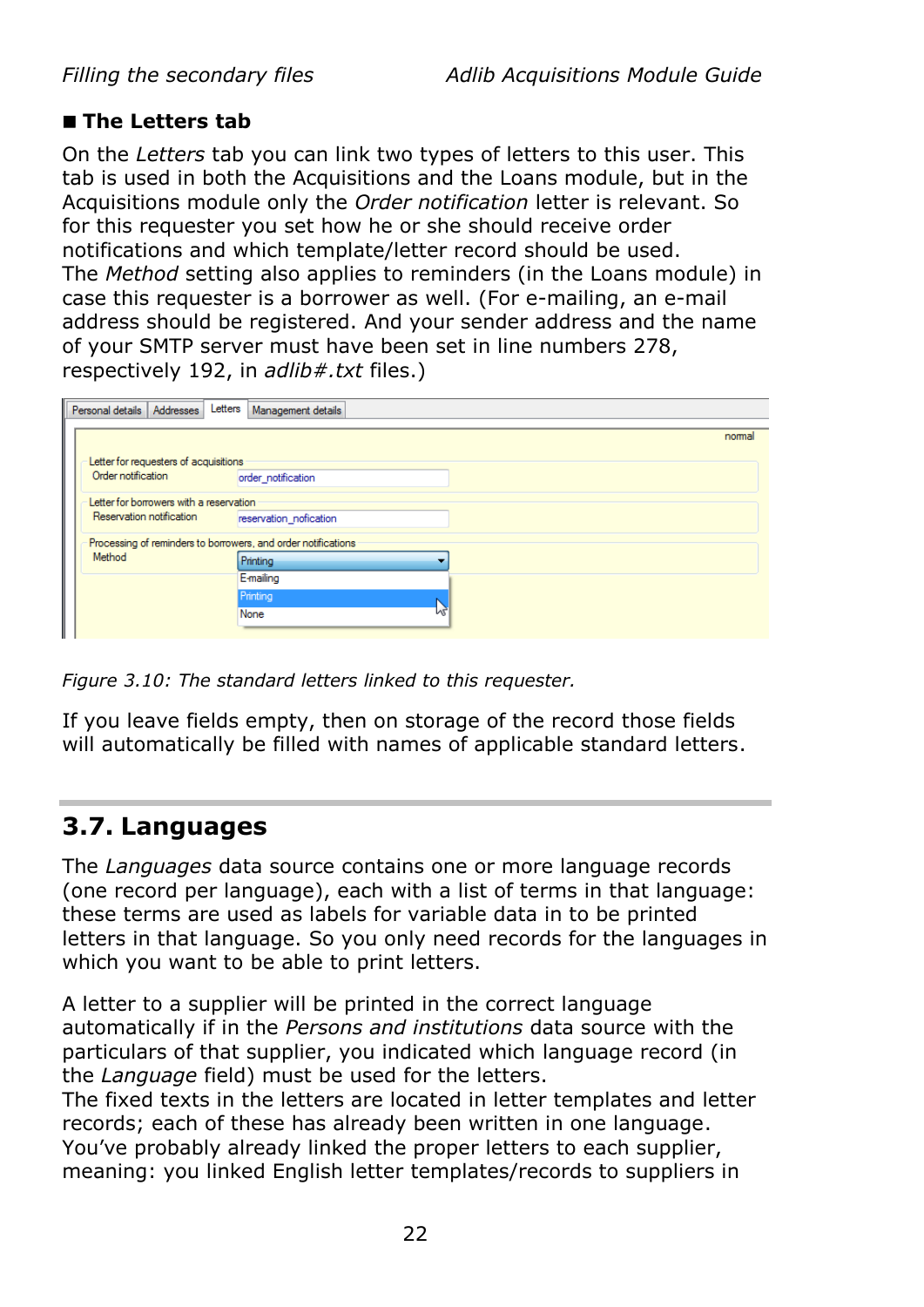England and other English speaking countries, and e.g. Spanish letters for your Spanish or selected South American suppliers.

| Translations of field labels for letters | Management details  |                   |                       |  |
|------------------------------------------|---------------------|-------------------|-----------------------|--|
| Language<br>Language<br><b>Notes</b>     | Nederlands          |                   |                       |  |
|                                          |                     |                   |                       |  |
| <b>Translations</b>                      |                     |                   |                       |  |
| Customer number                          | Klantnummer         | Currency          | Valuta                |  |
| Subscription number                      | Abonnementsnummer   | Unit price        | Priis/stuk            |  |
| <b>Title</b>                             | Titel               | Currency rate     | <b>Koers</b>          |  |
| <b>ISSN</b>                              | <b>ISSN</b>         | Subtotal          | Subtotaal             |  |
| Publisher                                | Uitgever            | Due date          | Verwachtingsdatum     |  |
| No. of subscriptions                     | Aantal abonnementen | Requester         | Aanvrager             |  |
| Price                                    | Prijs               | Notification date | Attenderingsdatum     |  |
| Order number                             | Bestelnummer        | Claims date       | Reclameringsdatum     |  |
| Order date                               | Orderdatum          | Received          | Ontvangen             |  |
| Supplier                                 | Leverancier         | Paid              | <b>Betaald</b>        |  |
| Discount                                 | Korting             | Fully paid        | Volledig betaald      |  |
| <b>Status</b>                            | <b>Status</b>       | Cost centre       | Kostenplaats          |  |
| Cancelled                                | Geannuleerd         | Commitment        | Verplichting          |  |
| Cancellation date                        | Annuleringsdatum    | Total value       | Totaal waarde         |  |
| Number of copies                         | Aantal              | Total discount    | <b>Totaal korting</b> |  |
| Volume                                   | Jrg.                | Total commitments | Totaal verplichting   |  |
| Issue no.                                | afl.                | Our reference     | Onze referentie       |  |
| Extra                                    | Extra               | <b>ORDER LIST</b> | *** ORDERLIJST ***    |  |

*Figure 3.11: The Dutch language record of translations of labels which are used in letters.*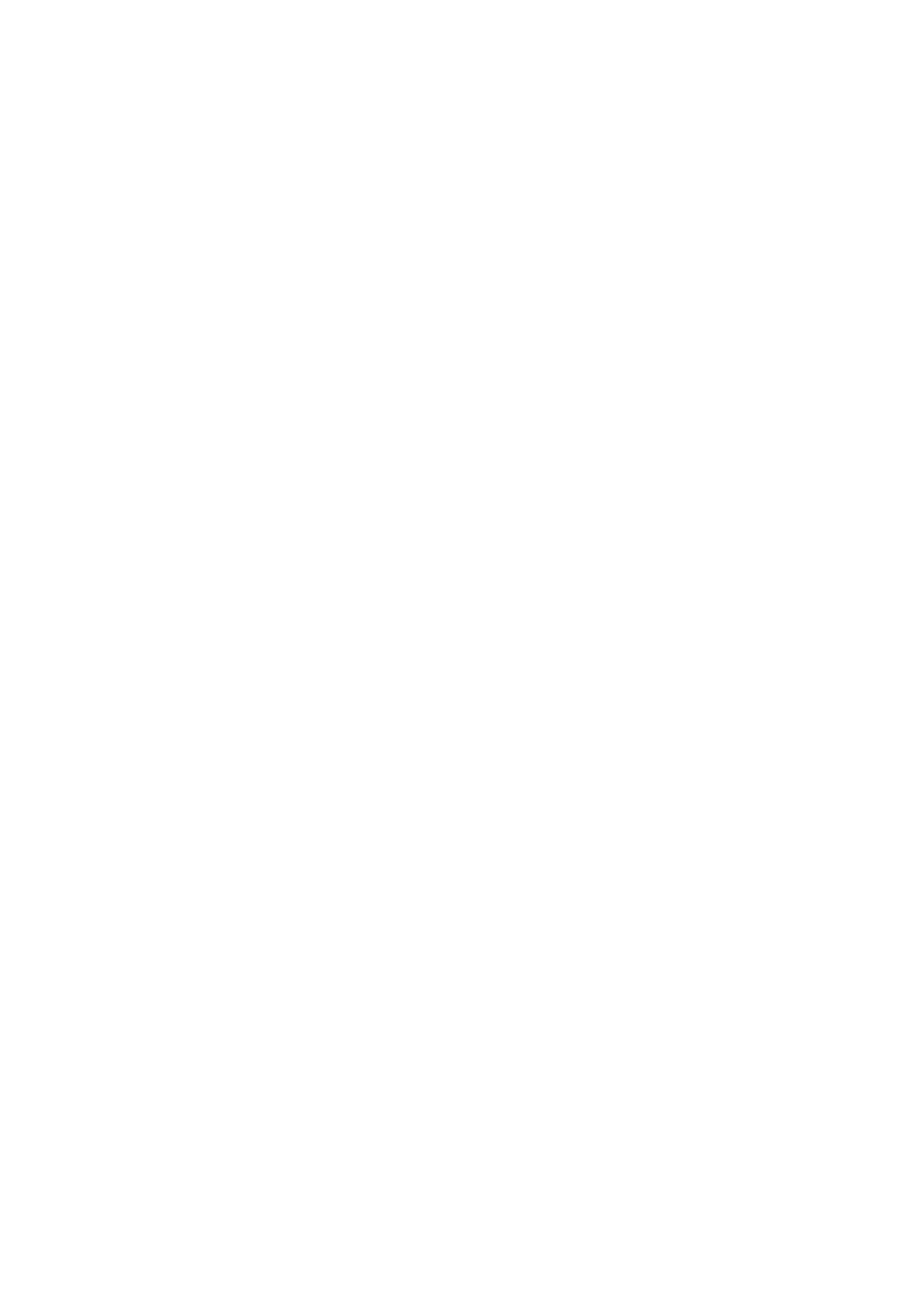### **4. Processing orders**

### **4.1. General procedure**

After filling the secondary files (which you do before you first start working with the Acquisitions module), you can begin processing orders:

- 1. Enter one or more orders, in the *Orders* data source. An order may contain multiple order lines. Do not simply enter titles manually for the items you wish to order: first check via **Shift+F4** whether the title is already present in the catalogue, and then choose that one. This way, you avoid the creation of duplicate records in the catalogue.
- 2. After one or more orders have been entered, an order letter can be printed for each order. You can print letters from *Step 1* in the *Search wizard*.
- 3. When ordered items arrive, you check them in and pay for them. You do this via the *Orders receipts and payment* option. You can then also print notification letters for requesters.
- 4. If an item fails to arrive by the date it is expected, you can print a claim letter for it, again via *Step 1* in the *Search wizard*.
- 5. If an ordered item is not deliverable, you can cancel the order via the *Cancel orders* option in the *Search wizard*. Also if you just change your mind about an order, then you can cancel it and print a cancellation letter for it.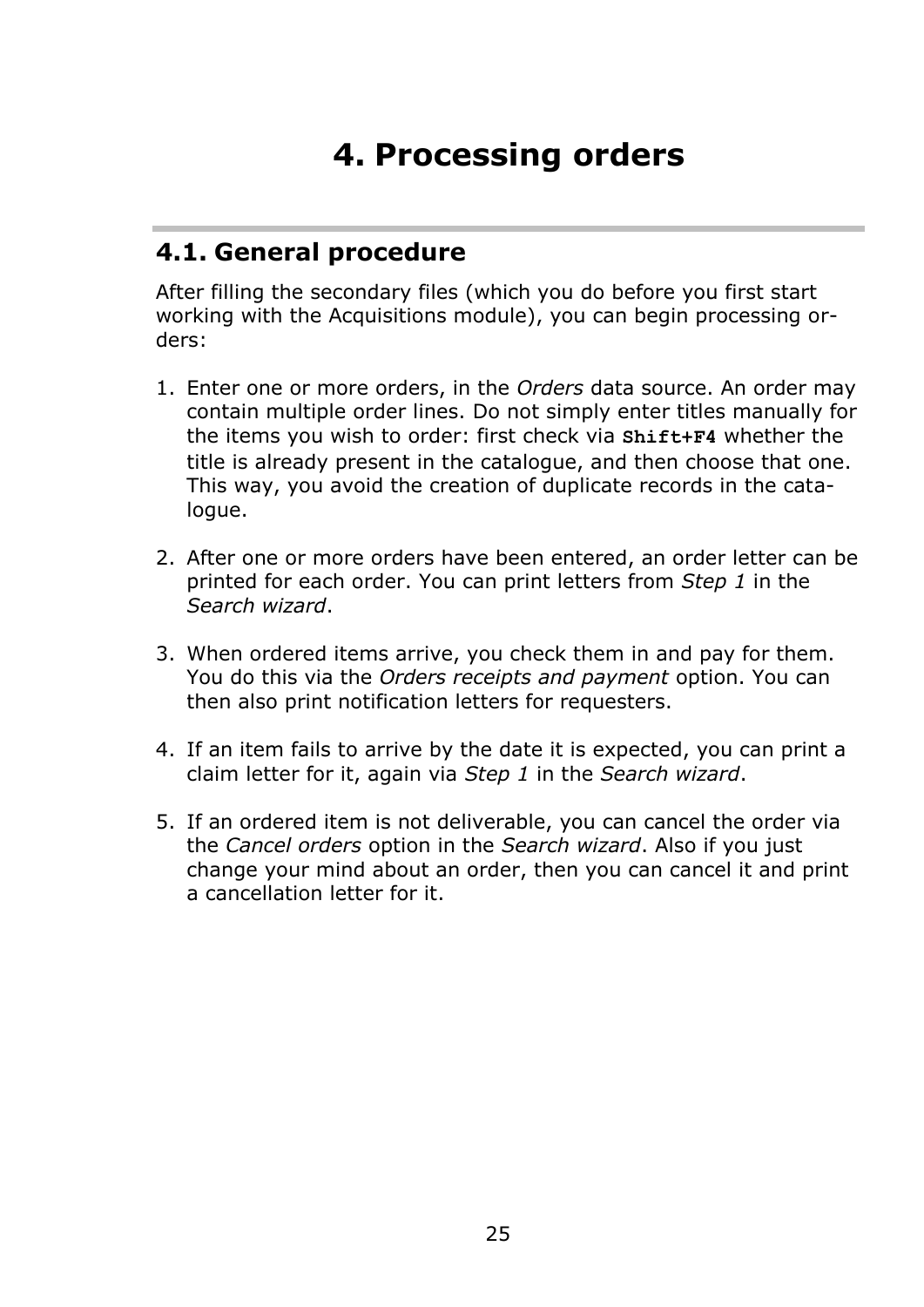### **4.2. Entering order details**

Open a new record in the *Orders* file and fill it in as completely as possible.

| Order form details          |                     |                                |                                 |            |                           |  |
|-----------------------------|---------------------|--------------------------------|---------------------------------|------------|---------------------------|--|
| General details             |                     |                                |                                 |            |                           |  |
| Order number                |                     | b01285                         |                                 |            |                           |  |
| Date                        | $\sqrt{8}$ - 1-2009 | $\blacksquare$                 |                                 |            |                           |  |
| Supplier                    |                     | DHU                            |                                 |            |                           |  |
| Supplier number             |                     |                                |                                 |            |                           |  |
| <b>Discount</b>             |                     | $10^{9}$                       |                                 |            |                           |  |
| Currency                    |                     | <b>EUR</b>                     |                                 |            |                           |  |
| Delivery time               |                     | 30 days                        |                                 |            |                           |  |
| Library location code       |                     |                                |                                 |            |                           |  |
| Order item<br><b>Status</b> |                     |                                |                                 |            | Item ID                   |  |
| Title                       |                     |                                |                                 |            |                           |  |
|                             |                     |                                | Ecological planning and permits |            |                           |  |
| Title (not in catalogue)    |                     |                                |                                 |            |                           |  |
| Additional data             |                     |                                |                                 |            |                           |  |
| Quantity<br>Unit price      |                     | Extra                          | Currency                        | Rate       | Subtotal (incl. discount) |  |
| $\overline{1}$<br>35.00     |                     | 3.00                           | <b>EUR</b>                      | 1          | 34.50                     |  |
| Already received            |                     |                                |                                 | Paid       |                           |  |
| Still expected              |                     |                                |                                 | Fully paid |                           |  |
|                             |                     |                                |                                 |            |                           |  |
| Allocation                  |                     | Cost centre                    |                                 | Balance    |                           |  |
| $\frac{1}{2}$<br>100        | On                  | cc1                            |                                 | 9975.00    |                           |  |
|                             |                     |                                |                                 |            |                           |  |
| Requester                   |                     | Jansen, Jan                    |                                 |            |                           |  |
| Requester notified on       |                     | $8 - 1 - 2009$ $\bullet$       |                                 |            |                           |  |
| Due date                    |                     | 8-1-2009 $\blacktriangleright$ |                                 |            |                           |  |
| Claim letter sent on        |                     | 8-1-2009 $\rightarrow$         |                                 |            |                           |  |

*Figure 4.1: An example of a filled in order record.*

*Order number* Here you can enter the order number. If you leave the field blank, Adlib will automatically assign an order number when the record is saved. In that case, Adlib will use the date notation: yyyymmdd, followed by a hyphen and a serial number. (For each new order, this number is incremented by 1 and each day begins with 1). Thus, the order number *19970703-3* will be the number of the third order that was entered on the third of July 1997. The order number is assigned when the record is saved.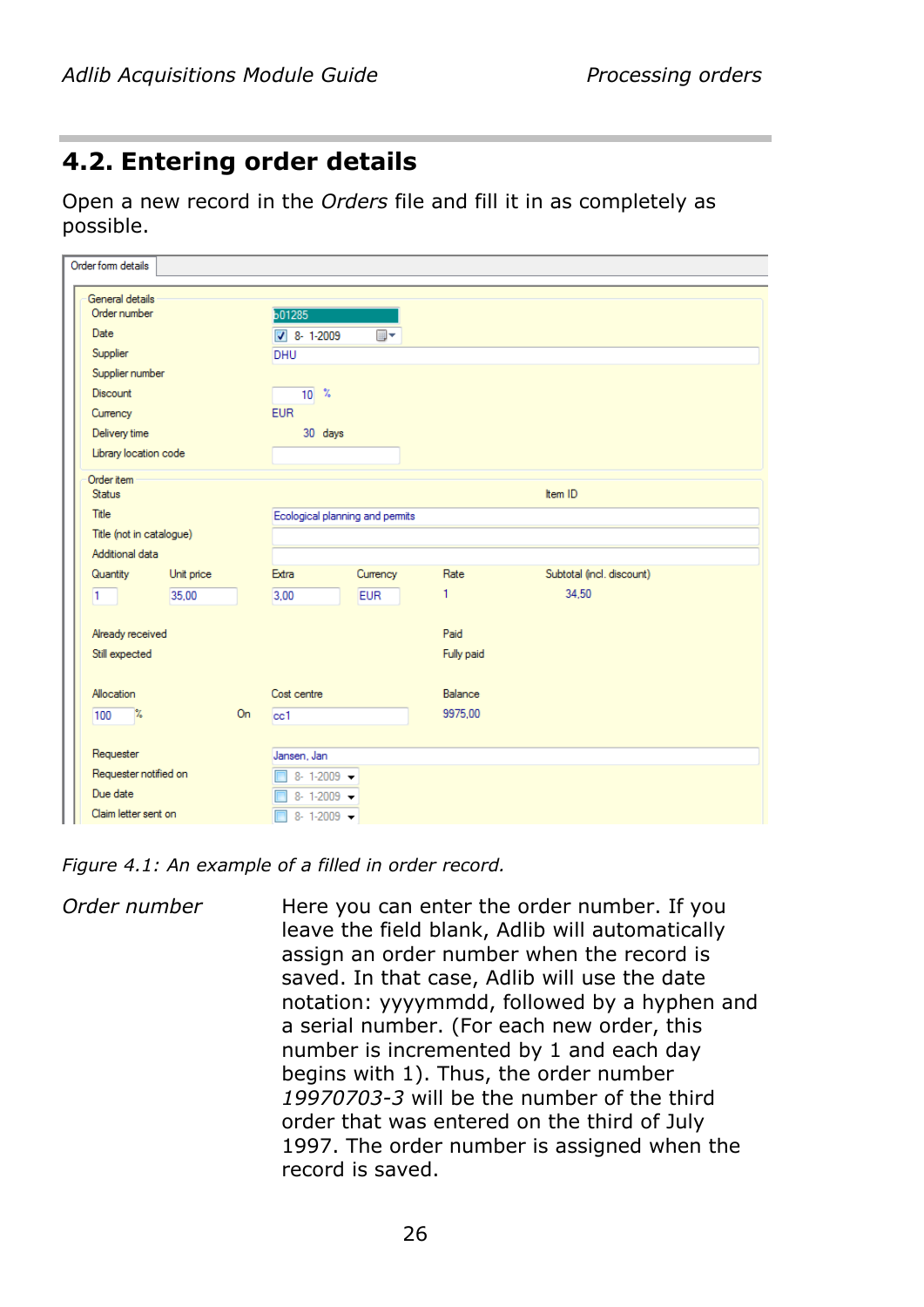| Processing orders | Adlib Acquisitions Module Guide                                                                                                                                                                                                                                                                                                                                                                                                                                                                                                                        |
|-------------------|--------------------------------------------------------------------------------------------------------------------------------------------------------------------------------------------------------------------------------------------------------------------------------------------------------------------------------------------------------------------------------------------------------------------------------------------------------------------------------------------------------------------------------------------------------|
| Date              | Adlib will automatically enter the current date,<br>unless you select another date.                                                                                                                                                                                                                                                                                                                                                                                                                                                                    |
| Supplier          | Enter the name of an existing or new supplier.<br>This field is linked to Persons and institutions.<br>This is a mandatory field.                                                                                                                                                                                                                                                                                                                                                                                                                      |
| Discount          | After filling in and leaving the Supplier field,<br>some supplier specific details are merged in,<br>amongst which the discount which you usually<br>receive from this supplier, if applicable. The<br>discount is shown in the Discount field, but you<br>are free to adjust the percentage: the new<br>discount will then only apply to this order, and<br>nothing changes in the supplier record. If the<br>supplier record contains a standard discount<br>rate, but no discount is appropriate or available<br>for this order, then just enter 0. |
| Status            | The status of each order line is automatically<br>kept up-to-date by Adlib. After the initial saving<br>of an order record, the status of every order line<br>becomes: will be ordered. After you print an<br>order letter for this order, the status becomes:<br>on order. After registration of the arrival of an<br>item, the status of the relevant order line<br>changes to: received. The status after cancelling<br>is: cancelled.                                                                                                              |
| Item ID           | After saving a new order record, an item ID<br>appears in every order line. This is the unique<br>identifier of the linked item record which is dis-<br>played in the current order line. In display<br>mode, click the underlined number to open the<br>linked record in a zoom screen. That is<br>necessary if you wish to enter multiple cost<br>centre allocations: this is because in the order<br>record itself you can enter only one cost centre<br>allocation per order line.                                                                 |
| Title             | Type the first characters of the title that you<br>want to order, and search the catalogue for the<br>full title via shift+F4, or enter a new title if that<br>title has not been registered in the catalogue<br>yet; new titles are always added to the catalo-<br>gue, to a dataset of your choice.                                                                                                                                                                                                                                                  |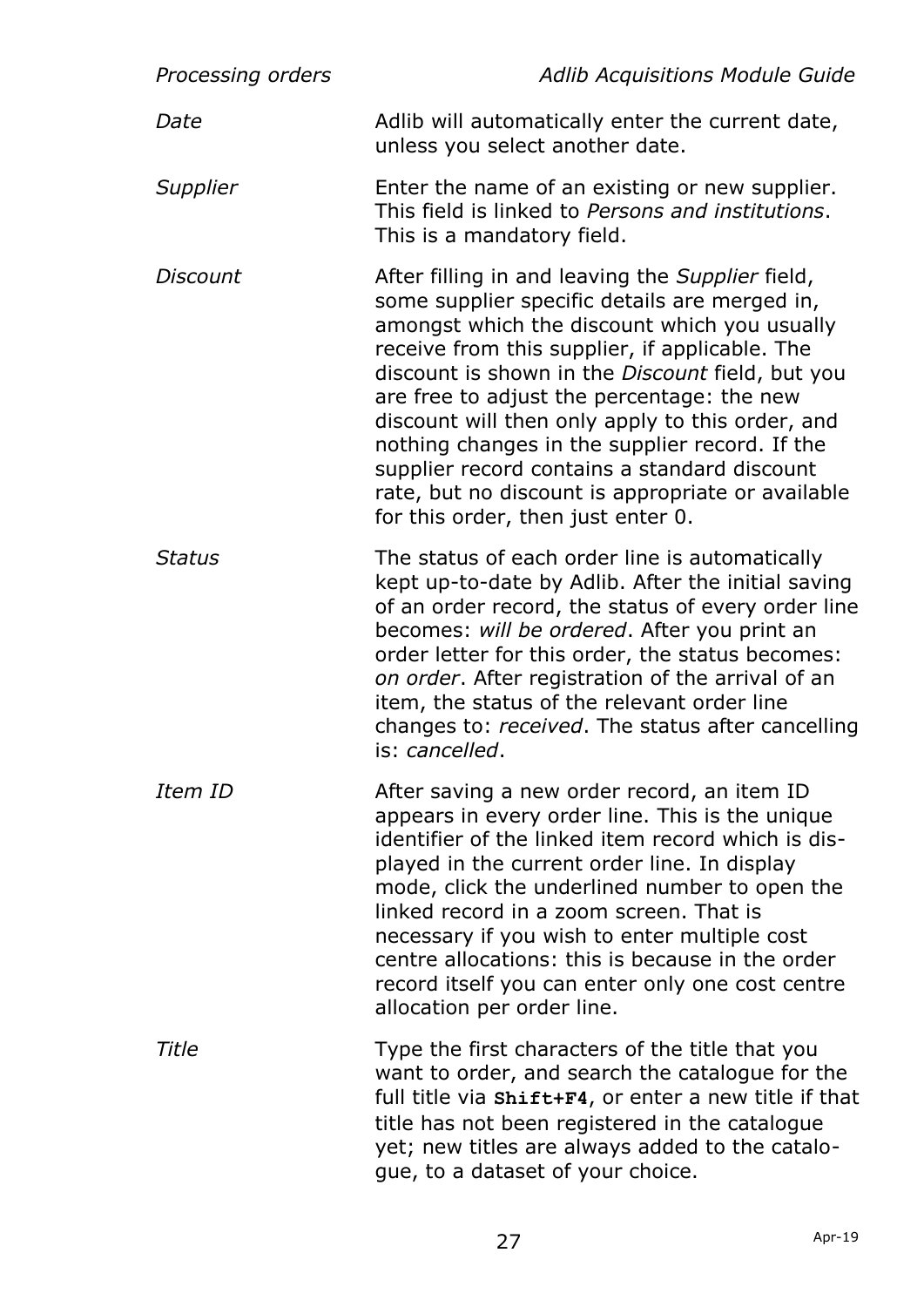| Title (not in<br>catalogue) | An item to be ordered may have a title which<br>already appears in your catalogue or should be<br>registered in there now. In that case, fill in the<br>Title field, which is linked to the catalogue.<br>If, on the other hand, you order an item of<br>which the title does not appear in the catalogue<br>and shouldn't be registered in there either<br>anytime soon, then fill in the Title (not in<br>catalogue) field, not the Title field: this title will<br>only be saved in the current item record, not in<br>the catalogue. |
|-----------------------------|------------------------------------------------------------------------------------------------------------------------------------------------------------------------------------------------------------------------------------------------------------------------------------------------------------------------------------------------------------------------------------------------------------------------------------------------------------------------------------------------------------------------------------------|
| Quantity                    | Enter the number of copies of the title that you<br>want to order. If you leave the field empty,<br>Adlib will enter 1.                                                                                                                                                                                                                                                                                                                                                                                                                  |
| Unit price                  | Enter the price per copy. Use a decimal point,<br>and do not fill in a currency symbol.                                                                                                                                                                                                                                                                                                                                                                                                                                                  |
| <b>Fxtra</b>                | Enter any additional costs for the ordered title,<br>such as shipping costs, postage & packing, etc.<br>Use a decimal point, and do not fill in a currency<br>symbol.                                                                                                                                                                                                                                                                                                                                                                    |
| Currency                    | Enter the currency code for the monetary unit<br>used in Unit price and Extra. The default<br>currency is the value contained in the supplier<br>record. Press shift+F4 to choose from available<br>currency codes.                                                                                                                                                                                                                                                                                                                      |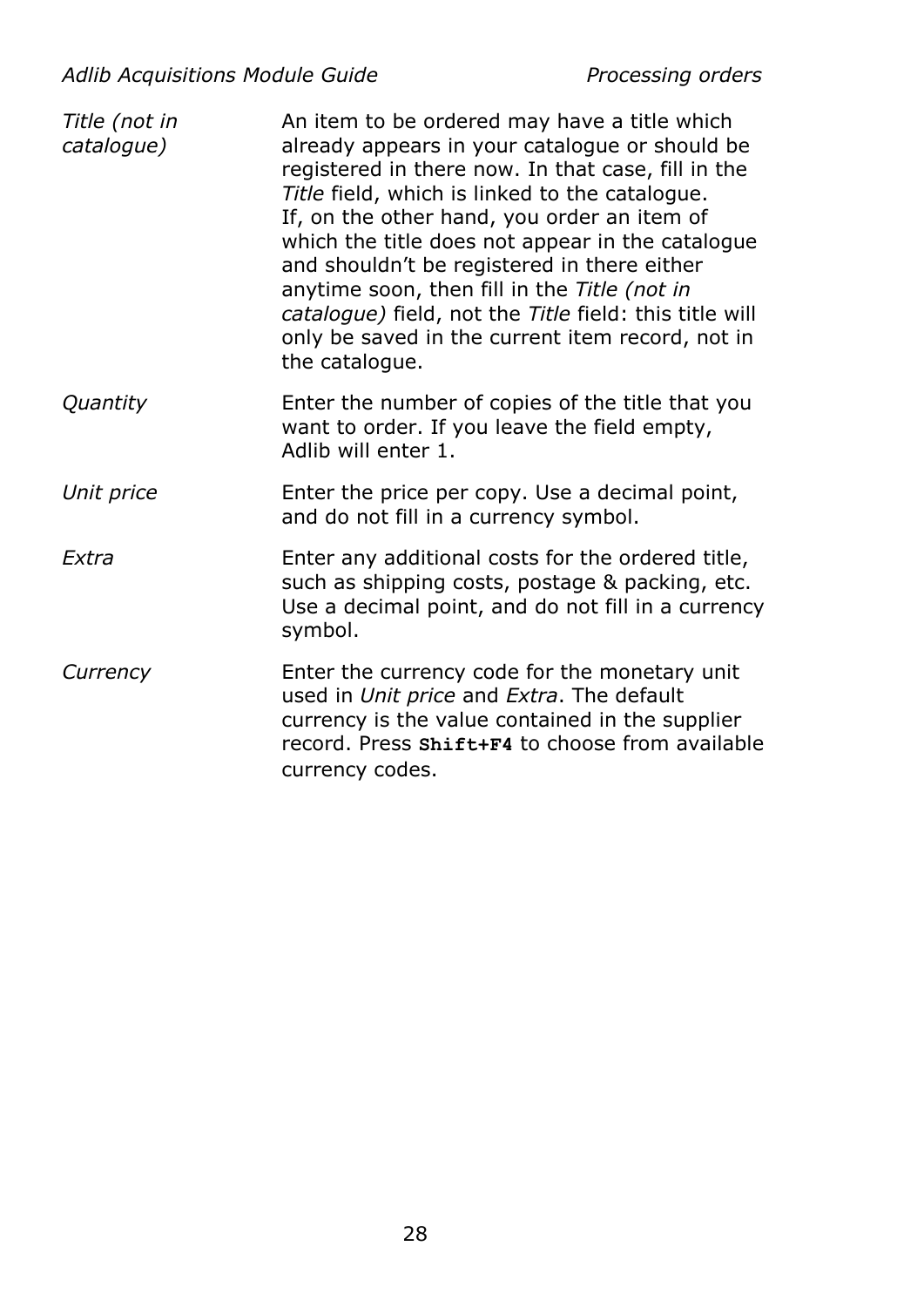*Allocation* Use the Allocation field to provide a percentage, if you want to charge the costs of an order line to a cost centre. In this field, your input will be checked. For example, in a new order record you are not allowed to enter a percentage other than 100, because the sum of all entered cost centre allocations must always be 100: in a new order record you can enter only one cost centre allocation per order line. If you want to enter more than one cost centre allocation, you can leave the first allocation in the order line empty initially or fill in a percentage of 100. Open, after saving the new order record, the equally new linked item record (by clicking its *Item ID*), put it in edit mode, add new cost centre occurrences and fill the allocations properly. The record can be saved if the sum of the percentages is 100. After saving, all commitments on the cost centres and the balances will be recalculated. In the order record you will still only see the first field group occurrence of the cost centre allocations, this time with a percentage different from 100 which you entered in the item record. You cannot change this number here, because that would change the sum as well: the allocations can only be changed in the item record. *Cost centre* Enter a cost centre code. Press **Shift+F4** to choose from available cost centre codes. Only in the item record you can enter more than one cost centre. Multiple cost centre allocations allow for the possibility to divide one purchase between a number of cost centres which each have their own budget. The balances and commitments of the relevant cost centres are automatically updated by Adlib when the record is saved. *Requester* Here you can enter the name of the person requesting the title. Press **Shift+F4** to choose from available names. The file you choose a name from is shared with the Loans and Serials modules.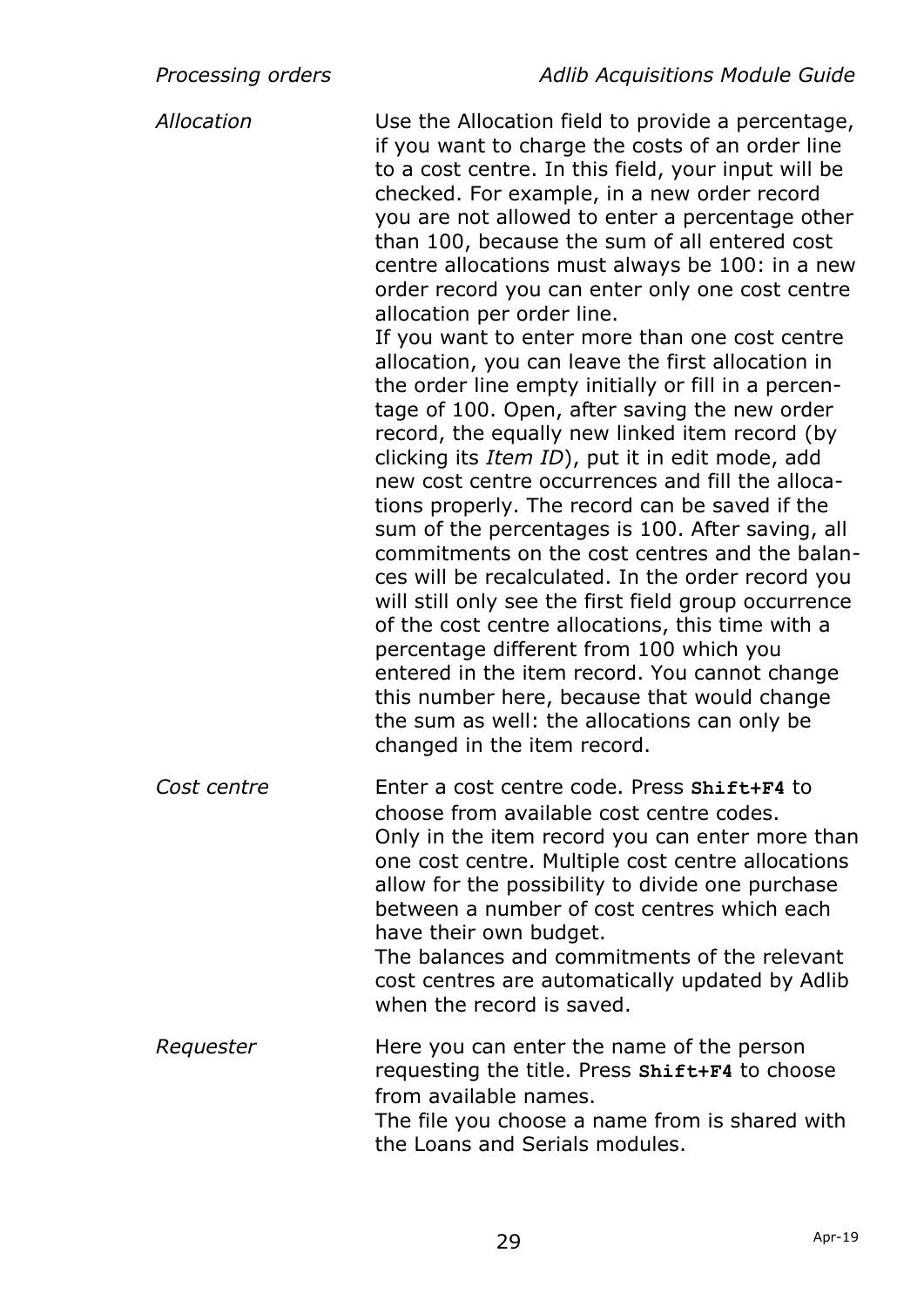| Requester notified<br>on   | Here, Adlib will automatically enter the date the<br>requester is notified as soon as a notification<br>letter has been printed (after receipt of the<br>ordered items). So you don't need to fill in this<br>field yourself.                                                                                                                                                                                                                                                                                                                                                                                       |
|----------------------------|---------------------------------------------------------------------------------------------------------------------------------------------------------------------------------------------------------------------------------------------------------------------------------------------------------------------------------------------------------------------------------------------------------------------------------------------------------------------------------------------------------------------------------------------------------------------------------------------------------------------|
|                            | If this field contains a date, then to Adlib it<br>means that a notification letter has been sent,<br>so it won't be printed again.                                                                                                                                                                                                                                                                                                                                                                                                                                                                                 |
| Due date                   | On printing of the order letter, Adlib will<br>calculate the date the item is expected using the<br>print date and the supplier delivery period. You<br>can change this date manually, before or after<br>printing the order letter.                                                                                                                                                                                                                                                                                                                                                                                |
| Claim letter sent<br>оn    | In this field, Adlib will automatically enter the<br>date on which the last claim letter was printed<br>(via Print claim letters).                                                                                                                                                                                                                                                                                                                                                                                                                                                                                  |
| Cancelled on               | Here, Adlib will automatically enter the date the<br>cancellation letter was printed. Clear this field if<br>you want to print the letter again via Print<br>cancellation letters in Step 1 of the Search<br>wizard.                                                                                                                                                                                                                                                                                                                                                                                                |
| Note                       | Here you can enter any remarks about the<br>cancellation of the order.                                                                                                                                                                                                                                                                                                                                                                                                                                                                                                                                              |
| Message to<br>supplier     | Enter any notes for or messages to the supplier<br>here. This text will be printed in the order letter.                                                                                                                                                                                                                                                                                                                                                                                                                                                                                                             |
| Notes                      | Enter any additional remarks about the order as<br>a whole or about parts of the order.                                                                                                                                                                                                                                                                                                                                                                                                                                                                                                                             |
| Order letter printed<br>on | This field contains the print date of the order<br>letter and is automatically updated by Adlib.<br>This date can be changed manually. If you clear<br>this field you can print this order again by selec-<br>ting the Print orders option in Step 1 of the<br>Search wizard (see chapter 5).<br>As long as no order letter has been printed for<br>an order, the order has the will be ordered status;<br>as soon as an order letter has been printed, the<br>status changes to on order. The Status is indica-<br>ted above the title. This status is also shown in<br>the catalogue and in the public catalogue. |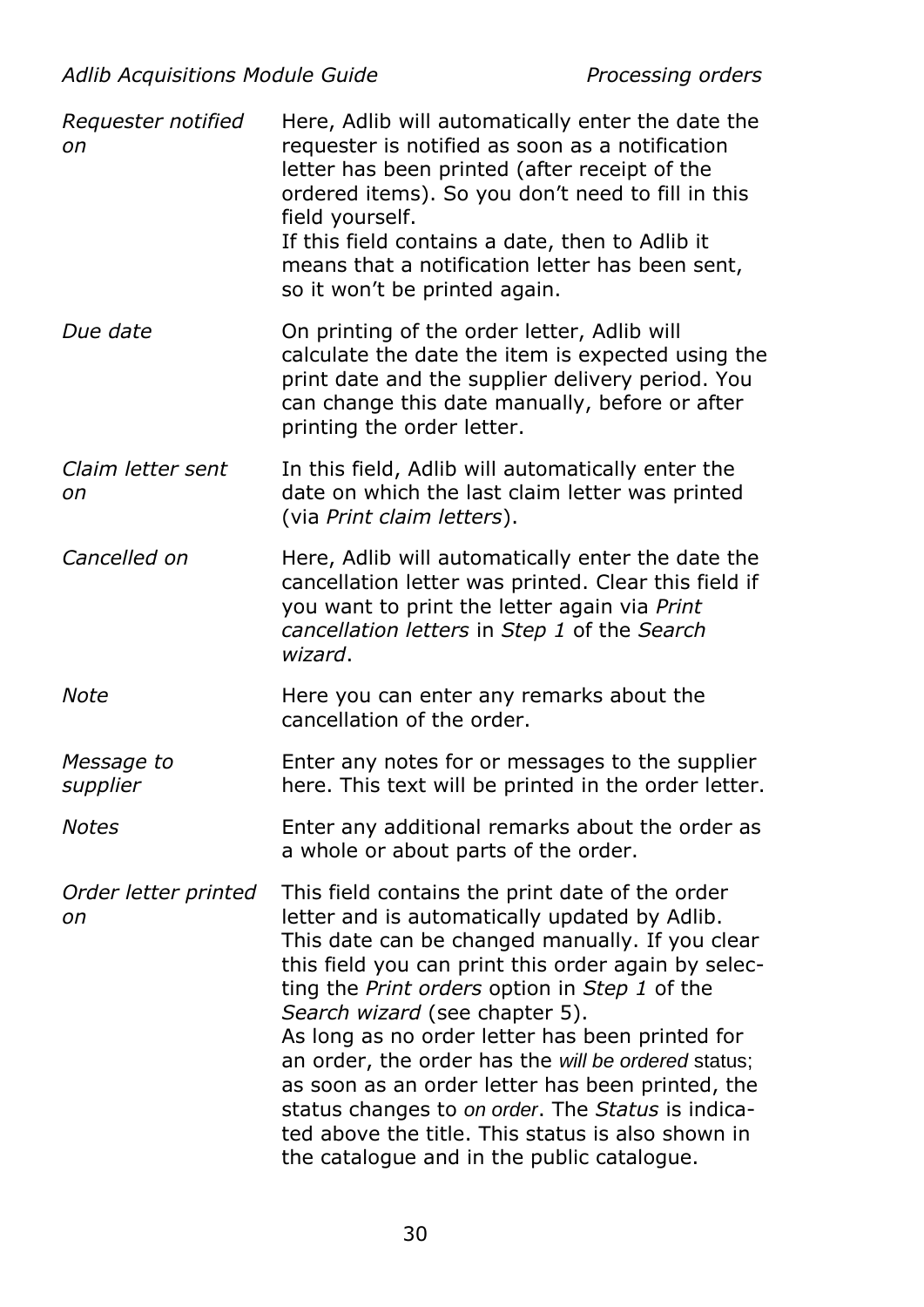### **4.3. Receipt and payment of an order**

You can receive and pay for (items of) an order with the *Orders receipts and payment* option in *Step 1* of the *Search wizard*. Then search for the proper order record, and open it for editing.

| Receive and pay orders   |            |    |                 |                                |       |                           |      |                |
|--------------------------|------------|----|-----------------|--------------------------------|-------|---------------------------|------|----------------|
| General details          |            |    |                 |                                |       |                           |      |                |
| Order number             |            |    | b01285          |                                |       |                           |      |                |
| Date                     |            |    | $8 - 1 - 2009$  |                                |       |                           |      |                |
| Supplier                 |            |    | <b>DHU</b>      |                                |       |                           |      |                |
| Supplier number          |            |    |                 |                                |       |                           |      |                |
| Discount                 |            |    | 10 <sup>2</sup> |                                |       |                           |      |                |
| Currency                 |            |    | <b>EUR</b>      |                                |       |                           |      |                |
| Delivery time            |            |    | 30 days         |                                |       |                           |      |                |
| Library locationcode     |            |    |                 |                                |       |                           |      |                |
| <b>Total value</b>       |            |    |                 | 34.50                          |       |                           |      |                |
| Order item               |            |    |                 |                                |       |                           |      |                |
| <b>Status</b>            |            |    | on order        |                                |       | Item ID                   |      | $\overline{2}$ |
| Title                    |            |    |                 | Ecological planning and pemits |       |                           |      |                |
| Title (not in catalogue) |            |    |                 |                                |       |                           |      |                |
| Additional data          |            |    |                 |                                |       |                           |      |                |
| Quantity                 | Unit price |    | Extra           | Currency                       | Rate  | Subtotal (incl. discount) |      |                |
| 1                        | 35,00      |    | 3,00            | <b>EUR</b>                     | 1     | 34.50                     |      |                |
|                          |            |    |                 |                                |       |                           |      |                |
| Already received         |            |    | $\mathbf{0}$    | Receive now                    | 1     | Paid                      | 0.00 |                |
| Still expected           |            |    | 1.              | Pay now                        | 34.50 | Fully paid                | Yes  |                |
| Invoice no               |            |    | bf-3827         |                                |       |                           |      |                |
| Allocation               |            |    | Cost centre     |                                |       | Balance                   |      |                |
| $\gamma$<br>100          |            | On | cc1             |                                |       | 9975,00                   |      |                |
|                          |            |    |                 |                                |       |                           |      |                |
| Requester                |            |    | Jansen, Jan     |                                |       |                           |      |                |
| Requester notified on    |            |    |                 |                                |       |                           |      |                |
| Due date                 |            |    | $8 - 2 - 2009$  |                                |       |                           |      |                |
|                          |            |    |                 |                                |       |                           |      |                |

*Figure 4.2: Confirming the receipt, and registering your payment.*

You can only edit the following fields on this screen tab: *Receive now*, *Invoice no*, *Pay now* and *Fully paid*. Via the underlined title you can edit the title record in the catalogue.

*Title* Click the ordered title to open that catalogue record in a zoom screen. Click the *Edit record* button to edit that linked record. This way, you may assign a copy number to the received item immediately (although you can also do that from the catalogue, at a later time).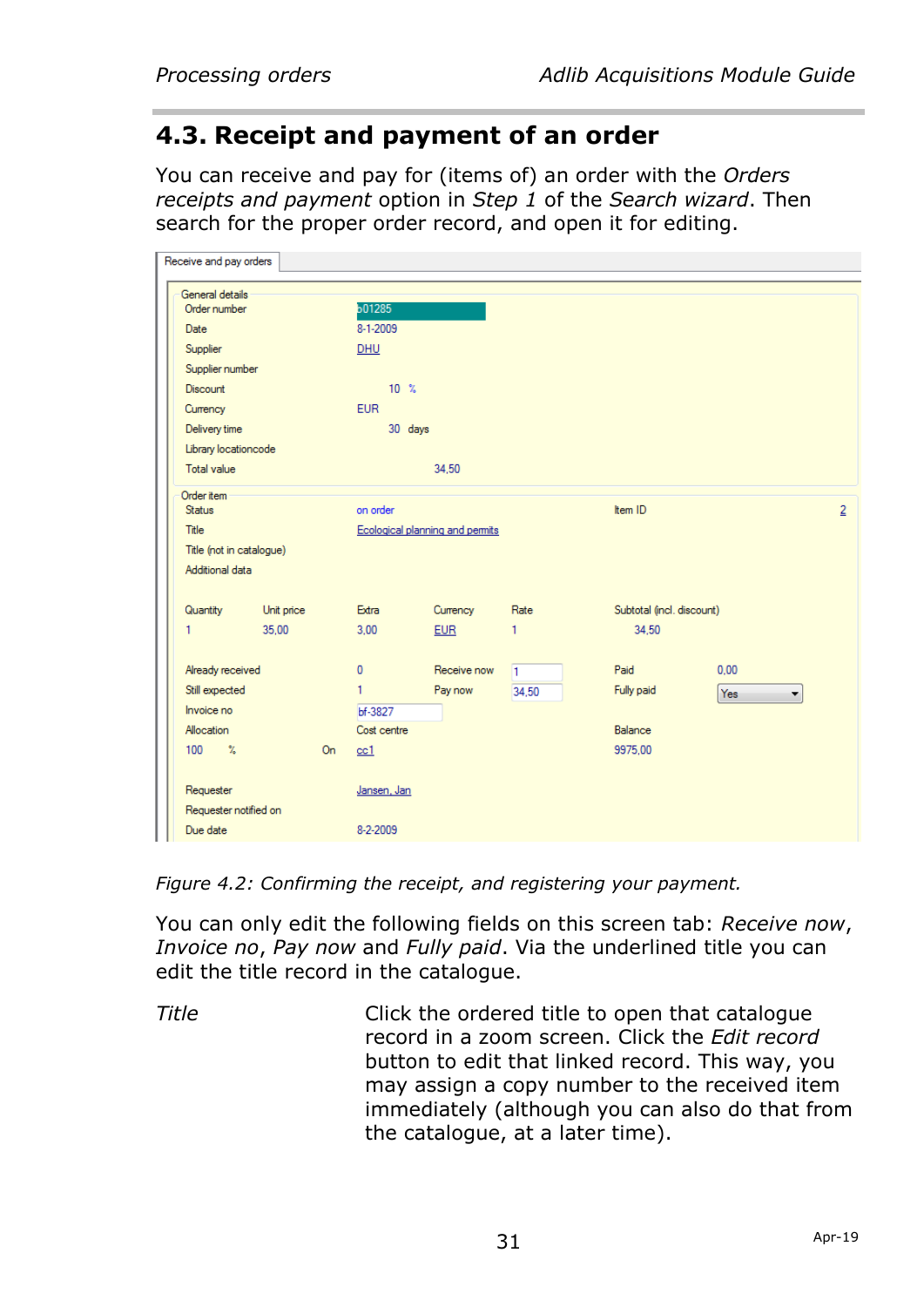| Receive now    | Enter the number of copies you have received.<br>The number of copies entered here cannot be<br>higher than the number of copies ordered. If the<br>amount received is less than the amount or-<br>dered, Adlib will calculate how many copies you<br>can still expect.                                                                                                                                                                                                                                               |
|----------------|-----------------------------------------------------------------------------------------------------------------------------------------------------------------------------------------------------------------------------------------------------------------------------------------------------------------------------------------------------------------------------------------------------------------------------------------------------------------------------------------------------------------------|
|                | When you have received the expected number of<br>items and saved the record, Adlib will change the<br>order status of the item to received. This status<br>is not shown in the catalogue or public access<br>catalogue.                                                                                                                                                                                                                                                                                               |
| Pay now        | Enter the amount you paid for this order item.<br>Use a decimal point (when you have an English<br>Windows version), and do not fill in a currency<br>symbol.                                                                                                                                                                                                                                                                                                                                                         |
| Fully paid     | You have to let Adlib know if this title is fully paid<br>for. This is because the price calculated originally<br>may be different from the price actually invoiced,<br>for example, if the exchange rate was slightly out<br>or if the price has gone up. If the invoiced<br>amount is different than what you paid, while it<br>was still a full payment, then any remaining<br>amount is deducted from the commitments in the<br>$cost$ centre $(s)$ .<br>No means that you haven't paid yet or only<br>partially. |
|                | Adlib will automatically update the balances and<br>commitments of relevant cost centres when the<br>record is saved.                                                                                                                                                                                                                                                                                                                                                                                                 |
| Invoice number | Here you can enter the invoice number. This<br>number is included in the payment history,<br>together with the payment and the current date.<br>This way you can always check past financial<br>transactions for this order.                                                                                                                                                                                                                                                                                          |

### **4.4. Cancelling an order**

If you cancel an ordered item, you cannot undo the cancellation. The only solution is to order the item again.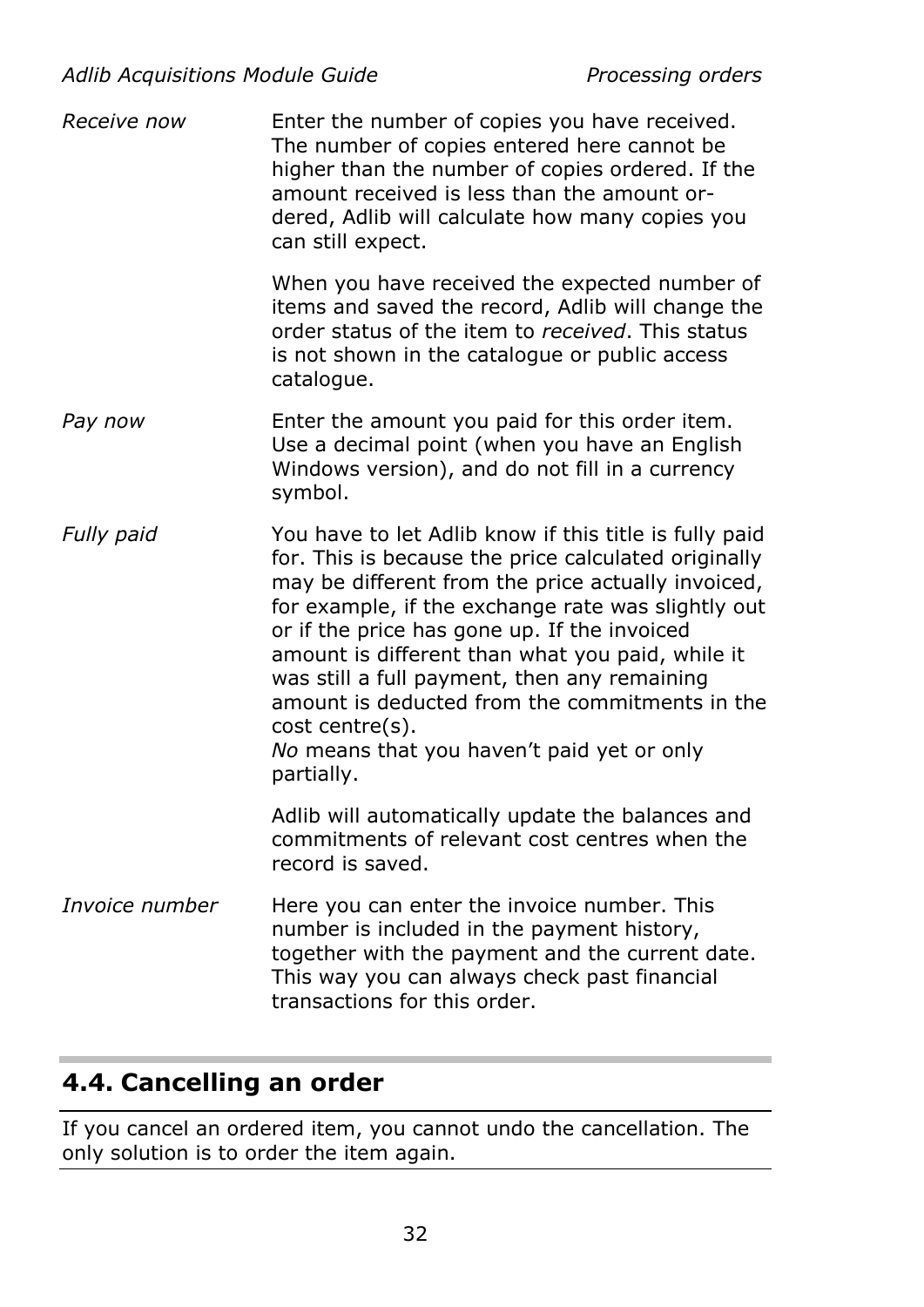To cancel an order, first select the *Cancel orders* option in *Step 1* of the *Search wizard*. Then search for the desired record and open it for editing. Finally, in the order line you wish to cancel, set the *Cancelled?* field to *Yes* and save the record.

| Order cancellation       |            |                |                                 |            |                               |                           |                |  |
|--------------------------|------------|----------------|---------------------------------|------------|-------------------------------|---------------------------|----------------|--|
| General order details    |            |                |                                 |            |                               |                           |                |  |
| Order number             |            |                | b01285                          |            |                               |                           |                |  |
| Date                     |            |                | 8-1-2009                        |            |                               |                           |                |  |
| Supplier                 |            |                | <b>DHU</b>                      |            |                               |                           |                |  |
| Supplier number          |            |                |                                 |            |                               |                           |                |  |
| Discount                 |            |                | $10^{9}$                        |            |                               |                           |                |  |
| Currency                 |            |                | <b>EUR</b>                      |            |                               |                           |                |  |
| Delivery time            |            |                | 30 days                         |            |                               |                           |                |  |
| Library locationcode     |            |                |                                 |            |                               |                           |                |  |
| Order item               |            |                |                                 |            |                               |                           |                |  |
| <b>Status</b>            |            |                | on order                        |            |                               | Item ID                   | $\overline{2}$ |  |
| Title                    |            |                | Ecological planning and permits |            |                               |                           |                |  |
| Title (not in catalogue) |            |                |                                 |            |                               |                           |                |  |
| Additional data          |            |                |                                 |            |                               |                           |                |  |
| Cancelled?               |            |                | Yes $\blacktriangledown$        | On         | $13 - 1 - 2009$ $\rightarrow$ |                           |                |  |
| Quantity                 | Unit price |                | <b>Extra</b>                    | Currency   | Rate                          | Subtotal (incl. discount) |                |  |
| 1                        | 35,00      |                | 3,00                            | <b>EUR</b> | 1                             | 34.50                     |                |  |
|                          |            |                |                                 |            |                               |                           |                |  |
| Already received         |            |                | n                               |            | Paid                          | 0.00                      |                |  |
| Still expected           |            |                | 1                               |            | Fully paid                    | <b>No</b>                 |                |  |
|                          |            |                |                                 |            |                               |                           |                |  |
| Allocation               |            |                | Cost centre                     |            | Balance                       |                           |                |  |
| $\mathcal{U}$<br>100     |            | O <sub>n</sub> | cc1                             |            | 9975.00                       |                           |                |  |
|                          |            |                |                                 |            |                               |                           |                |  |
| Requester                |            |                | Jansen, Jan                     |            |                               |                           |                |  |
| Requester notified on    |            |                |                                 |            |                               |                           |                |  |
| Due date                 |            |                | 8-2-2009                        |            |                               |                           |                |  |

*Figure 4.3: Cancelling an order.*

*Cancelled?* To cancel an already placed order, select *Yes* here. The bookings to the cost centres will be undone.

> If you have cancelled an order, you can print a cancellation letter. You can use the option in the *Search wizard* if you want to print all cancellation letters at once, but you can also print only this cancellation: you can do this by looking up the relevant record in the *Orders* data source and displaying it, and then print it to the *Cancellation letter* output format.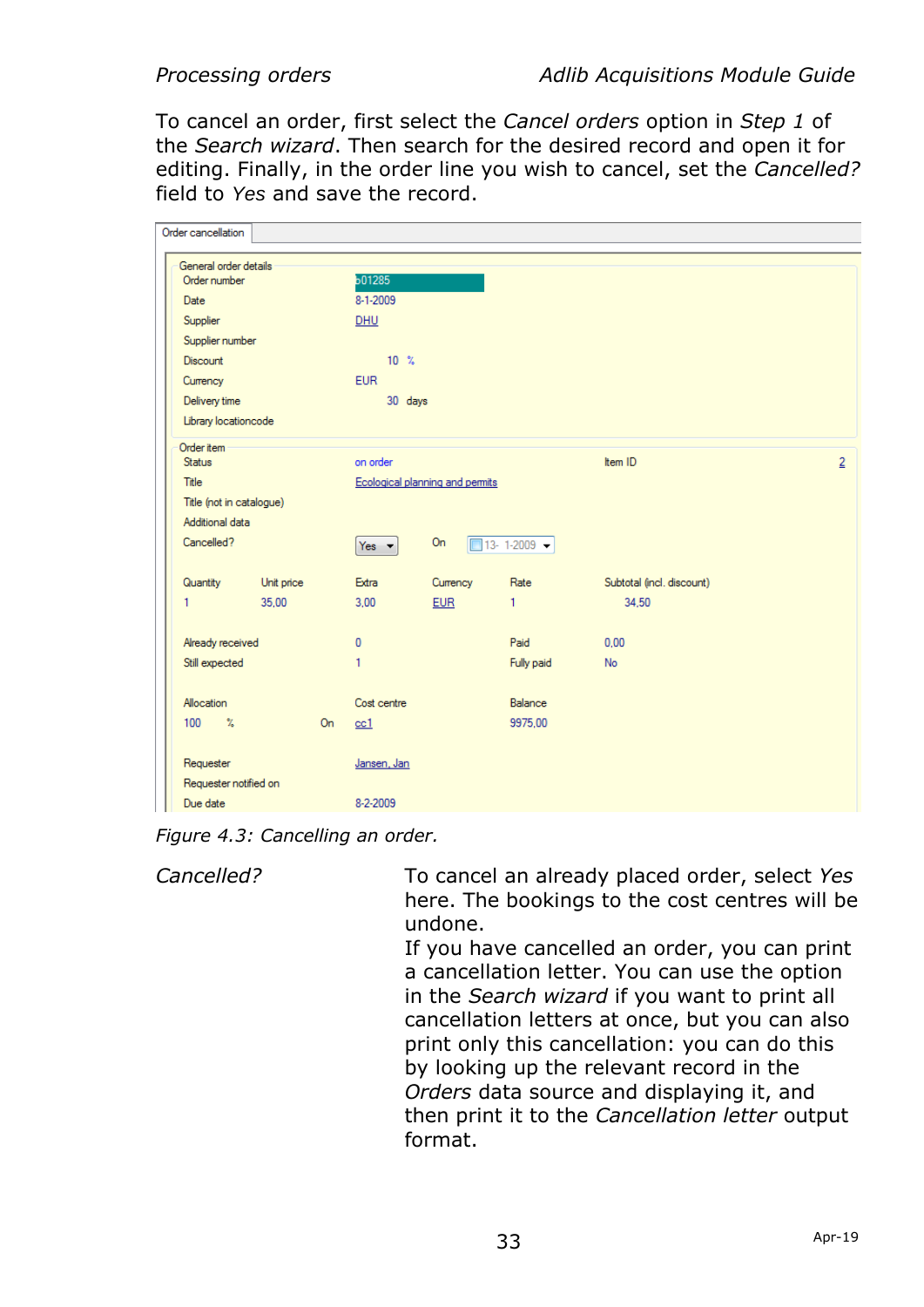*On* **Here, the date on which you actually print** the cancellation letter will automatically be filled in later. You can clear this field if you want to print this letter again via *Step 1* in the *Search wizard*. You can also enter a date manually, then no cancellation letter will be printed for the item. This option allows you to make cancellations by telephone.

After you have saved the record, the cancelled item is given the order status *cancelled*. Adlib will automatically update the balances and commitments of the relevant cost centres.

You can print cancellation letters for all cancellations at once, from *Step 1* in the *Search wizard* (see chapter [5\)](#page-38-0).

34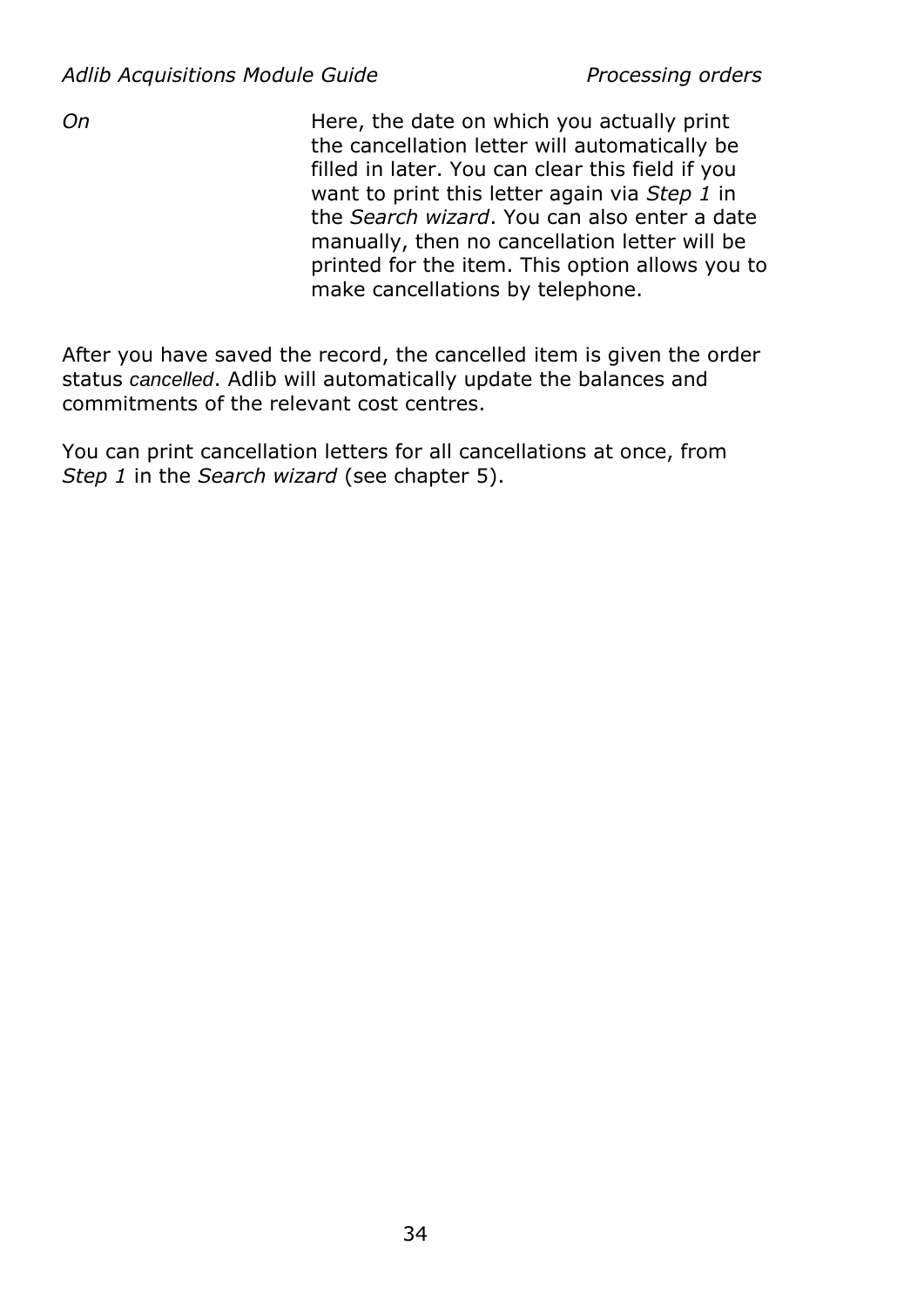### **5. Printing letters**

<span id="page-38-0"></span>There are two ways to print letters:

- via the four *Print* options in *Step 1* of the *Search wizard*: for each letter type, Adlib will automatically search for records for which this letter indeed has to be printed. The relevant records will then be grouped per supplier and printed in batch.
- via the *Print wizard*: it's also possible to print a letter for one or more specific orders, claims, cancellations or notifications. For this, you must mark the records of the concerning orders in the *Orders* data source, and print them with the desired output format through the *Print wizard*.

### **5.1. Batch printing of letters**

In *Step 1* of the *Search wizard* you can print four types of letters:

Print orders **Print claim letters** Print cancellation letters Print notification letters



After your choice of a letter type, Adlib will automatically search the *Orders* data source looking for records which still need to be printed. Dependent on the letter type, the content of one or more check fields in each record determines whether it must be printed. It concerns the following fields:

- Order letters are printed for records in which the print date (in the *Order letter printed on* field) is not filled in or when the print date is the current date (e.g. when printing letters again on the same day after a printer failure). After printing, the *Order letter printed on* field in the relevant records is automatically updated with the date of today.
- Claim letters are only printed for ordered items that still haven't been received while the *Due date* has passed. Moreover, the *Claim letter sent on* field must be empty, or it must contain the current date or a date older than a week. In all other cases no claim letter will be printed for a record.
- Cancellation letters are printed when the *Cancelled?* field has been set to *Yes*, and the *On* date field is still empty.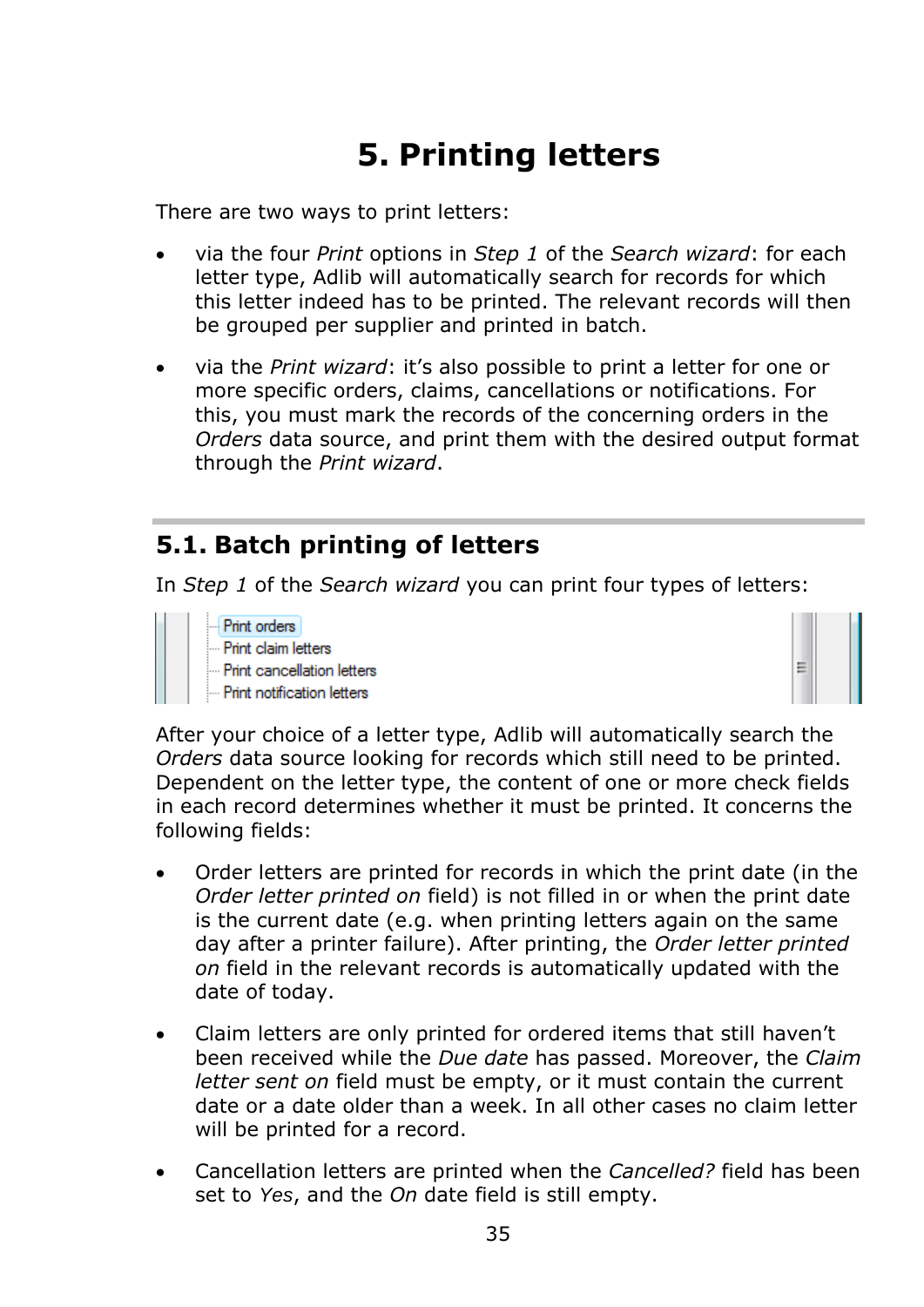• A notification letter (to inform the requester) will be printed for an ordered item when the order status (in the *Status* field) of an item is *received* whilst the *Requester notified on* field is empty and the *Requester* field has been filled in.

### **5.2. Printing a letter for a specific order**

If you want to print a letter for a specific order, then do this via the *Print wizard*. This may be useful when you need an express delivery, for example.

- 1. In the *Orders* database, first search for the desired record (or multiple records) and open it in display mode or mark the records in the brief display.
- 2. Click the *Print* button and choose the option *Create a report with a predefined output format*.
- 3. Choose a letter type from the list and finish the print procedure.

Note that a letter for a record can only be printed if the contents of the check field is applicable to this letter type (see the previous paragraph).

### **5.3. Word templates, plain text and e-mailing**

All letters,order notifications for requesters and all other letters to suppliers, are printed to Word templates by default. If Adlib can't find a set template, the letter record (plain text) with the same name will be used instead.

Per requester (in the data source *Requesters*), on the *Letters* tab, you can find the name of the letter which serves as order notification. The default name in there is the name of the Word template as well as the name of the letter record (plain text) to be used alternatively. This name will be set dependent on the current interface language when opening a new record. If you've made a template with a different name, or wish to use a template in another language, then enter that name in the *Order notification* field.

If, on the same tab, you set *Method* to *E-mailing*, plain text from the letter record will be used for the e-mail.

The letters used by the Acquisitions module for written communication with a supplier, are registered in the supplier record on the *Supplier details* tab, and only concern the *General order*, *General cancellation*, and *General claim*. By default, names of letters are filled in in the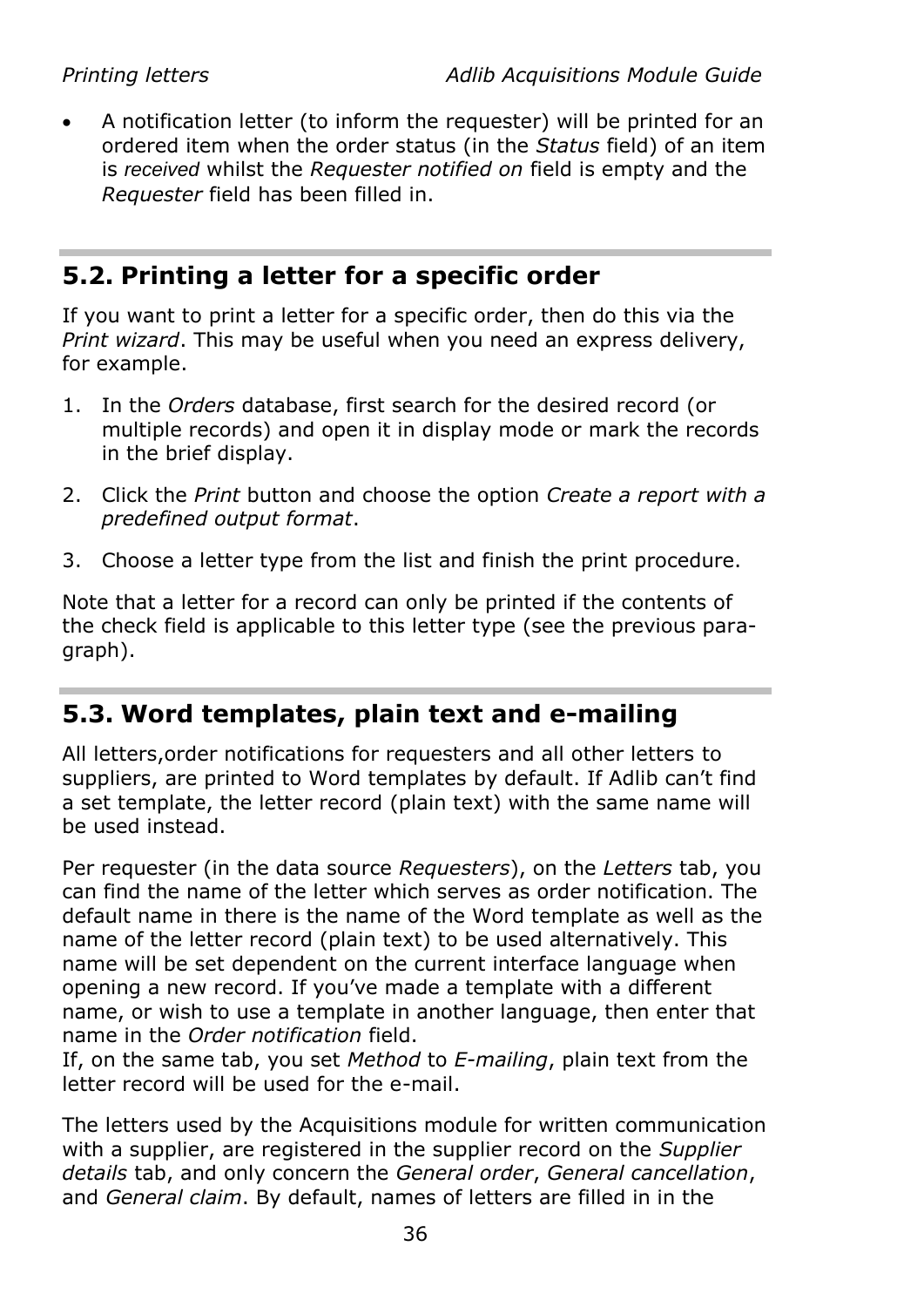language of the supplier.

If, on the same tab, you set the *Method* to *Send by e-mail*, plain text from the letter record will be used for the e-mail.

You will only be able to e-mail if you provide an e-mail address for the requester or supplier, and if your sender address and the name of your SMTP server have been set in line numbers 278, respectively 192, in *adlib#.txt* files.

If e-mailing fails, Adlib tries to print to Word templates, and if that fails too, plain text letters will be printed.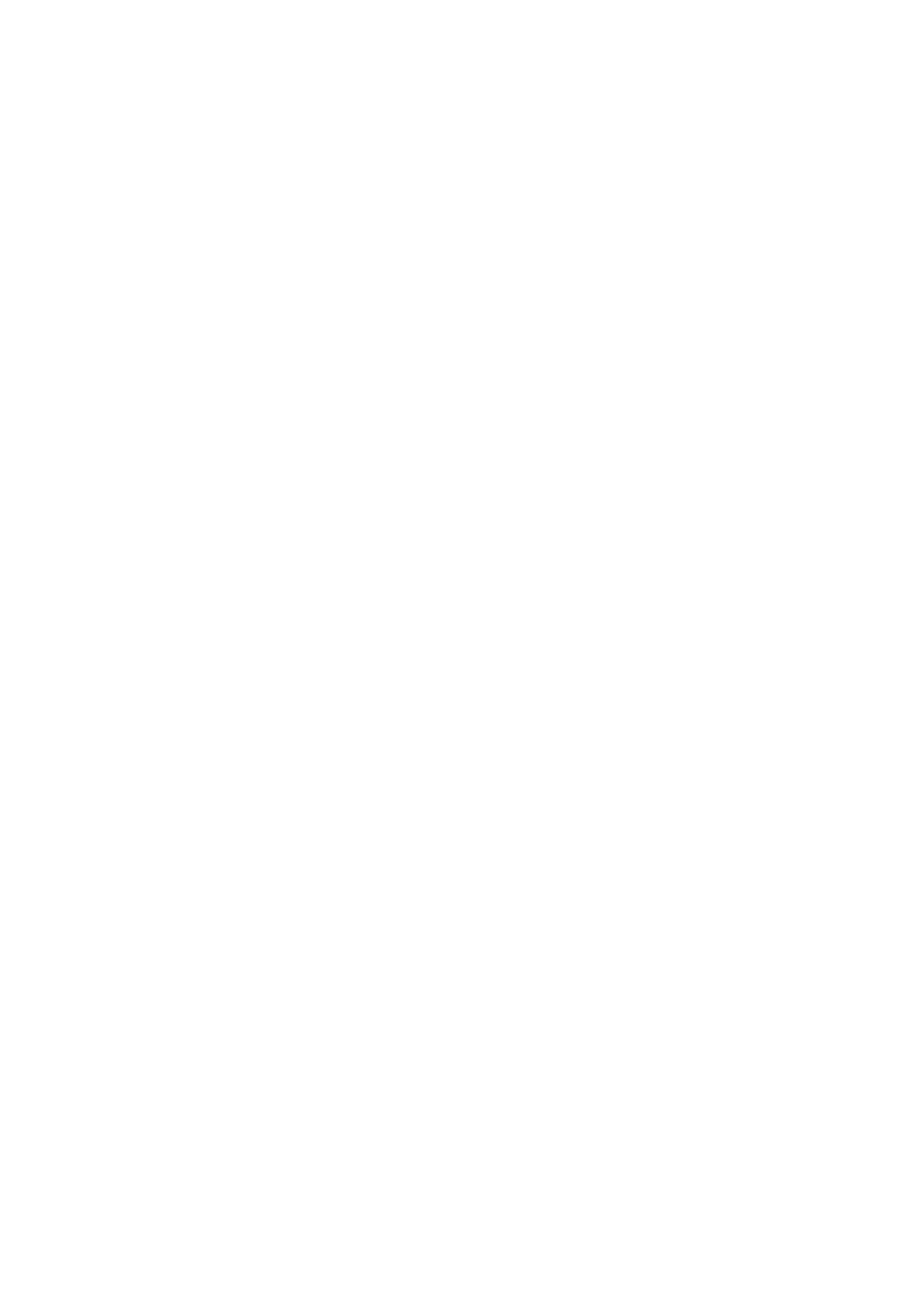# **Index**

# A

| Acquisitions 4.2 5    |  |
|-----------------------|--|
| Acquisitions module 5 |  |
| addresses 21          |  |
| Adlib                 |  |
|                       |  |
| Allocation  29        |  |
| applications  1       |  |
| assigned budget 14    |  |
| Assigned budget  15   |  |
| Assignment date  15   |  |

# B

| balance  14           |  |
|-----------------------|--|
| bibliographic data 8  |  |
|                       |  |
| Borrower category 20  |  |
| Borrower database  19 |  |
| Borrowers  8          |  |
|                       |  |
| Budget 16             |  |
| budget clear down 15  |  |
| budgetary totals 13   |  |
|                       |  |

# C

| cancellation letters  35<br>cancelled |
|---------------------------------------|
| order status  34                      |
|                                       |
| Cancelled? 33                         |
| cancelling an order 32                |
| catalogue  8                          |
| Claim letter sent on  30              |
| claim letters  35                     |
| Class/department 20                   |
| commitments 14                        |
| Commitments  16                       |
| Consists of  14                       |

| Cost centre  29               |  |
|-------------------------------|--|
| cost centre allocations 6, 29 |  |
| Cost centre code  14          |  |
| Cost centre name  14          |  |
| cost centres  13, 34          |  |
| Currencies file  17           |  |
| Currency  13, 28              |  |
| Currency code 18              |  |
| Currency name 18              |  |
| Customer number 13            |  |

# D

| database          |
|-------------------|
|                   |
| dataset           |
|                   |
| Delivery time  10 |
| Description  15   |
|                   |
| Discount %  13    |
|                   |

# E

| e-mail address  13, 21   |
|--------------------------|
| e-mailing 13, 18, 22, 36 |
| entry of data            |
|                          |
| Exchange rate  18        |
|                          |
| expenditure  14          |
| Expenditure  16          |
|                          |

### F

| form           |
|----------------|
| introduction 1 |
| Fully paid 32  |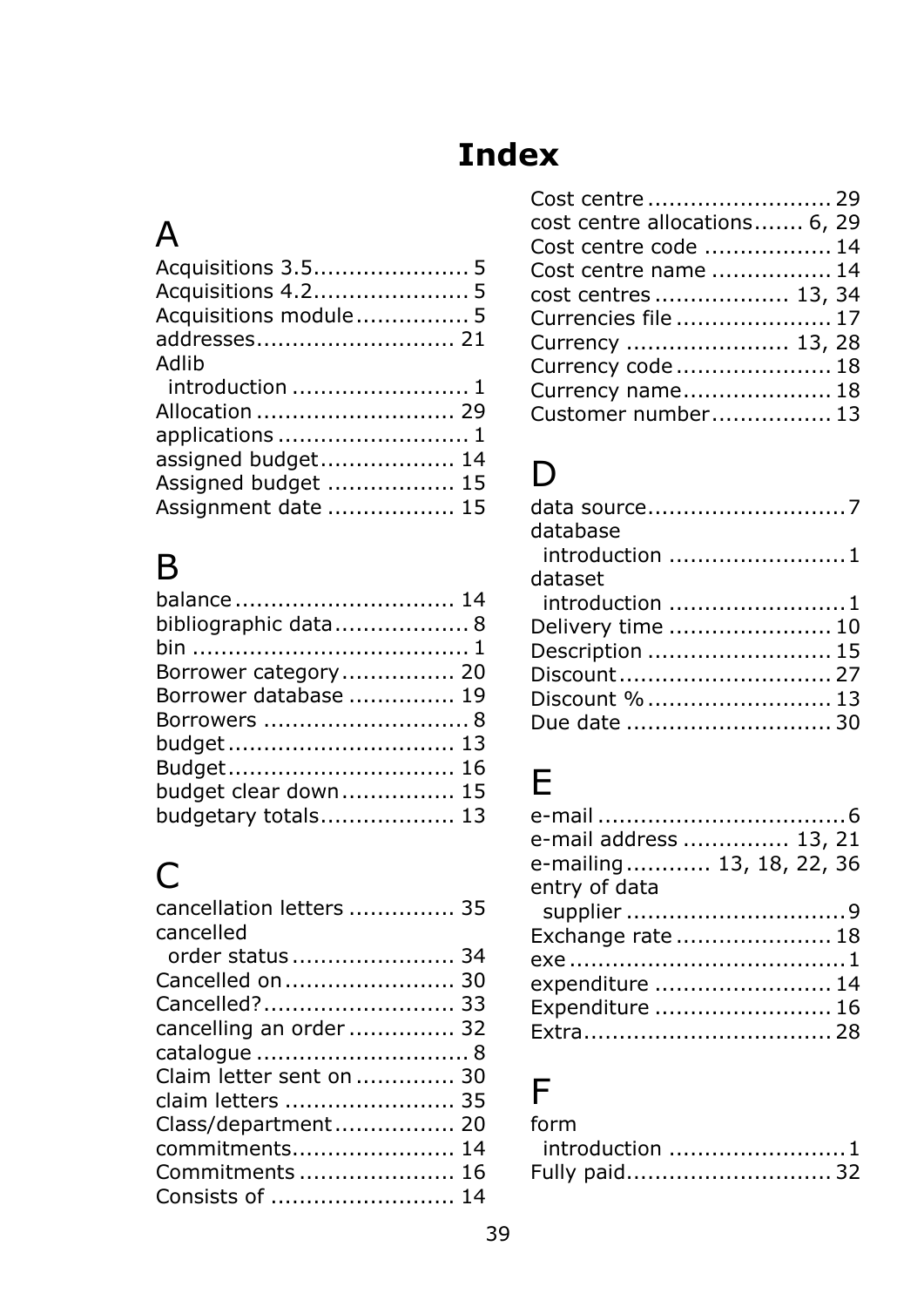# I

| index                                                             |  |
|-------------------------------------------------------------------|--|
| introduction $\ldots \ldots \ldots \ldots \ldots \ldots \ldots 1$ |  |
| Invoice number 32                                                 |  |
| Is part of  14                                                    |  |
| Item ID 5, 6, 27                                                  |  |
|                                                                   |  |

# L

| Language  11                   |  |
|--------------------------------|--|
| Languages database  11, 19, 22 |  |
| letter records  36             |  |
| letter templates  11           |  |
| letters6, 11, 12, 22, 36       |  |
| Letters file  18               |  |

# M

| method  22            |  |
|-----------------------|--|
|                       |  |
|                       |  |
| monetary unit  17     |  |
| monetary unit code 17 |  |

# N

| notification letter 36   |  |
|--------------------------|--|
| notification letters  19 |  |

#### $\Omega$ order

| oruer                       |  |
|-----------------------------|--|
| cancelling  33              |  |
| paying for  31              |  |
| payment of  31              |  |
| receipt of  31              |  |
| received  31                |  |
| Order letter printed on  30 |  |
| order letters  35           |  |
|                             |  |
|                             |  |
| Order notification  22      |  |
| Order number  26            |  |

| order record5                    |  |
|----------------------------------|--|
| order status                     |  |
| on order 30                      |  |
| ordered item 5                   |  |
| ORDERS 5                         |  |
| ORDERS database 6, 7             |  |
| Orders receipts and payment . 16 |  |
| ORDITEMS5                        |  |
| ORDITEMS database  6, 7          |  |

### P

| Pay now 32               |  |
|--------------------------|--|
| Payment history  16      |  |
| personal details  19     |  |
| plain text 36            |  |
| postal address21         |  |
| Previous balance 16      |  |
| print options 35         |  |
| Print to documents 12    |  |
| Print wizard35           |  |
| printing in batch 35     |  |
| printing letters 35      |  |
| printing per record36    |  |
| Processing of letters 12 |  |
| processing orders  25    |  |
|                          |  |

# Q

| Quantity  28 |  |  |  |  |  |  |  |  |  |  |  |  |  |  |  |  |  |  |  |  |  |  |  |  |  |  |  |  |
|--------------|--|--|--|--|--|--|--|--|--|--|--|--|--|--|--|--|--|--|--|--|--|--|--|--|--|--|--|--|
|--------------|--|--|--|--|--|--|--|--|--|--|--|--|--|--|--|--|--|--|--|--|--|--|--|--|--|--|--|--|

# R

| Readers8                  |  |
|---------------------------|--|
| Receive now32             |  |
| received                  |  |
|                           |  |
| order31                   |  |
| record                    |  |
| introduction1             |  |
|                           |  |
| Requester29               |  |
| Requester data source8    |  |
| Requester notified on  30 |  |
| Requesters file  19       |  |
|                           |  |